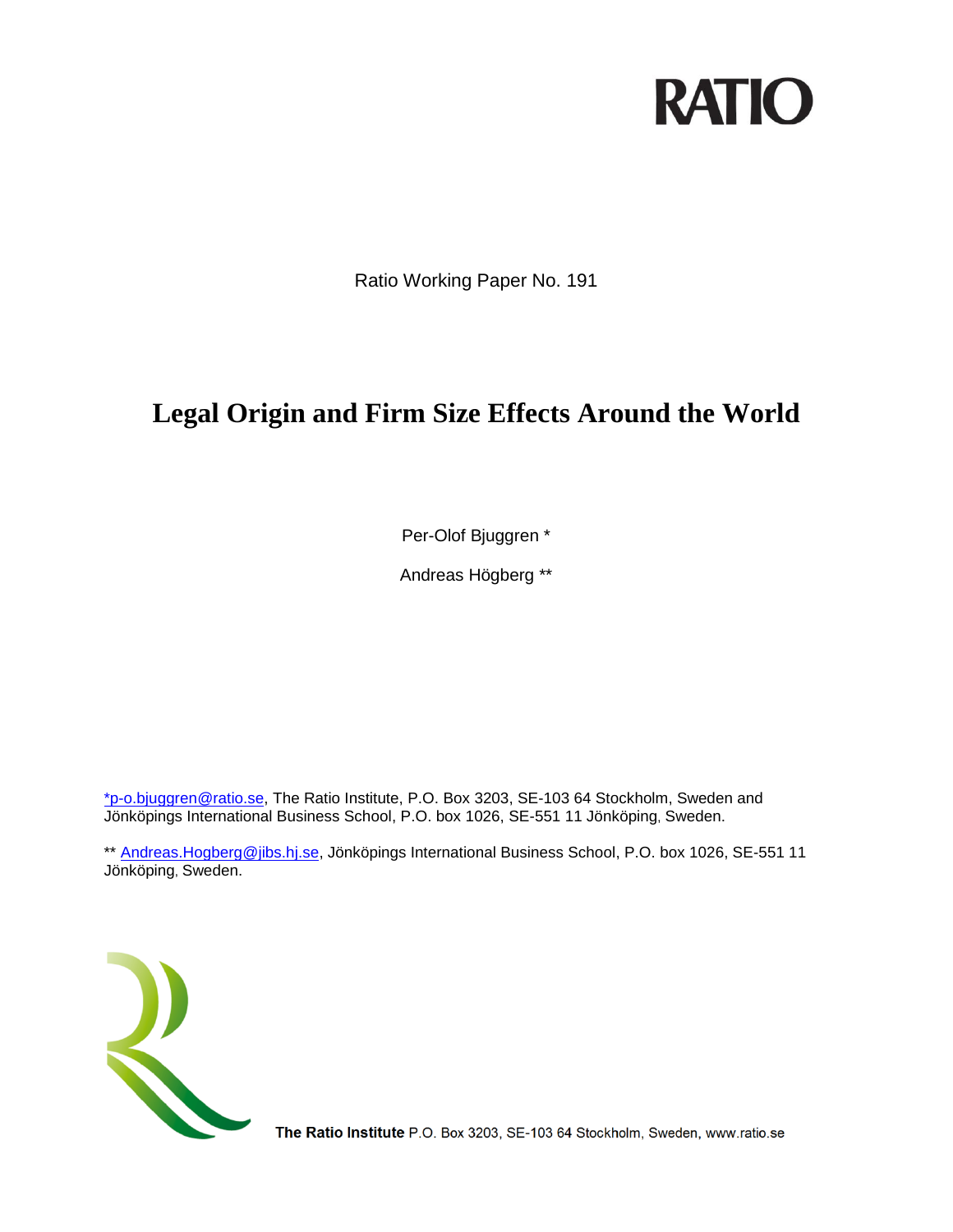## **Legal Origin and Firm Size Effects Around the World**

#### **Authors: Per-Olof Bjuggren and Andreas Högberg\***

Jönköpings International Business School P.O. box 1026, SE-551 11 Jönköping

**\* Corresponding author** E-mail: Andreas.Hogberg@jibs.hj.se

#### **Abstract**

We propose that the legal origin explanation of differences in financial indicators lacks the ability to satisfyingly describe investment performance and firm size effects. In this paper we investigate the impact of legal origin and firm size on investment performance for 20 111 firms in 58 countries between 2001 and 2010. Anglo Saxon (common law), German, French as well as Scandinavian (civil law) variants of legal systems are covered by the countries included in the study. In addition, we include a category of "old socialist countries". We find little support for the supposed superiority of common law systems over civil law systems. In fact, the average investor performance is lower in the Anglo Saxon countries than countries with German and Scandinavian legal origin, yet higher than in French legal origin and old socialist countries. Even though limit to firm size is frequently discussed in the theoretical literature there are few empirical studies addressing this issue. In this study we specifically investigate how investment performance is affected by increasing size. We find that irrespective of legal origin a negative impact of firm size appears after a threshold size has been passed.

**JEL codes:** G30, C23, L25

**Keywords:** Corporate governance, firm size, legal origin, marginal q

**Acknowledgement:** Financial support to Andreas Högberg's dissertation work from Jan Wallanders and Tom Hedelius Foundation and Tore Browaldhs Foundation via Handelsbanken as well as financial support from Marcus and Amalia Wallenbergs Foundation ares gratefully acknowledged.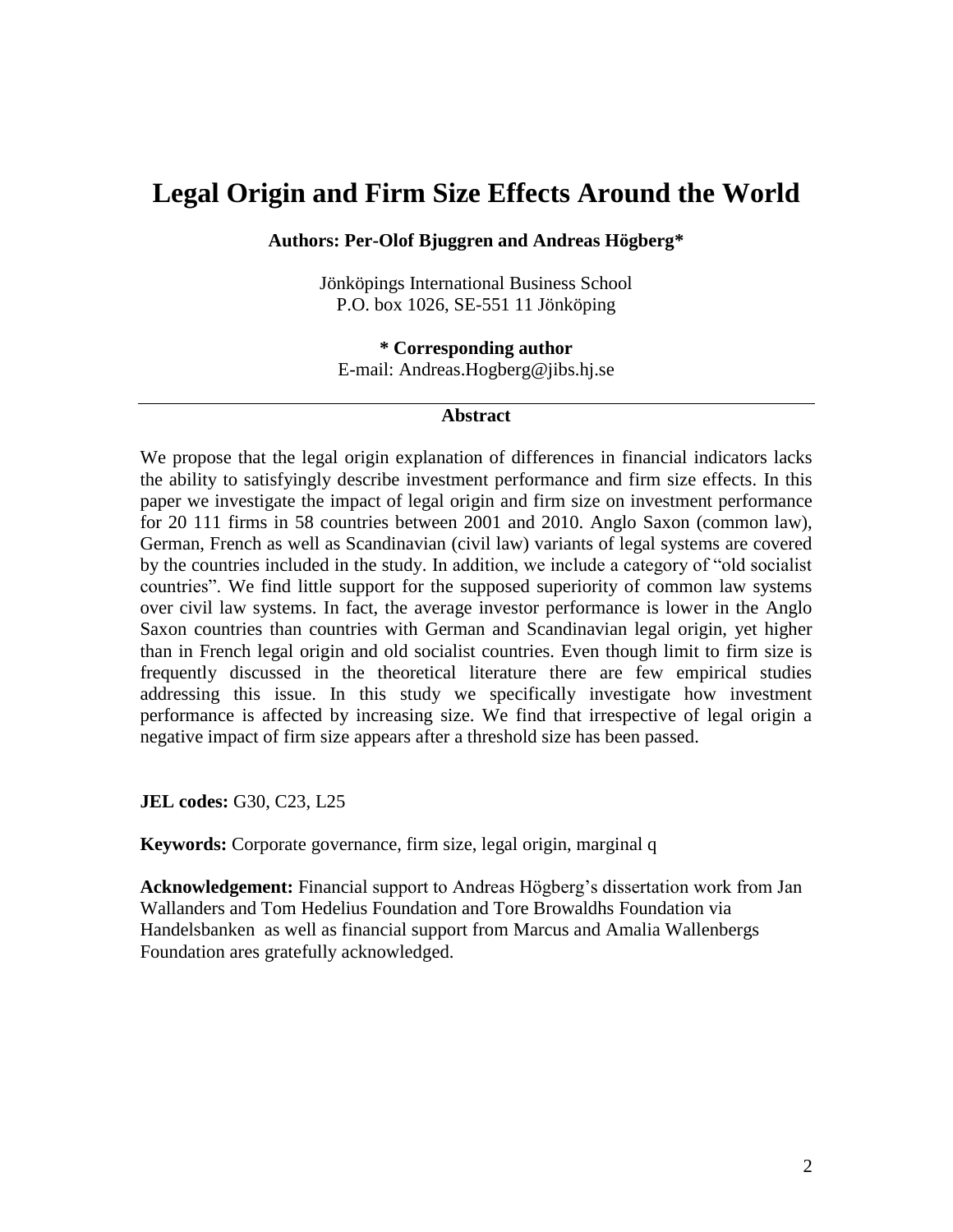#### **1. Introduction**

In this paper we combine the literature on legal traditions around the world with the literature on firm size limitations. The connection is interesting since it is possible to draw strong parallels in the discussions as well as offering a possibility of critically evaluating less traditional effects of legal origin on firm performance. Since the late 1990s the series of papers published by La Porta et al. (short LLSV) has had substantial impact on the legal origin effects on firm performance and ownership structure discussion. LLSV present a ranking of legal traditions and place common law as more efficient than civil law. In more detail, they rank the Anglo Saxon legal system as superior, followed by the Scandinavian and German legal system. The French, the archetype of civil law systems, is ranked as the least beneficial for firm performance [\(1998\)](#page-25-0). Their claim is further supported when evaluating firm valuation and investor protection in one of their subsequent papers from 2002. More recently, the ranking of the legal systems has been criticized, indeed, Fagernäs et al. [\(2008\)](#page-25-1) present a thorough investigation of legal protection within three different legal systems and suggest that not only do the changes in legislations over time affect the ranking, but also that German legal systems have been superior in their protection of property rights the last decade, and hence offer the best climate for investors. We couple this discussion on legal systems and their effects on firms and investment performance with effects of firm size. Limitations to firm size is mainly associated with Coase [\(1937\)](#page-25-2) and Williamson [\(1963\)](#page-26-0). While traditionally, the legal systems discussion focuses on principal agent problems and enforceability of property right protection, fewer studies measure possible secondary effects from low property right protection such as size effects and limits to governance as the firm grows. We argue that not only is the legal origin discussion lacking, it is also unable to satisfyingly explain firm size effects and firm investment performance.

We evaluate the investment performance in a total of 20 111 listed firms in 58 countries between 2001 and 2010. In addition, a fairly unique feature of this study is the use of marginal q as investment performance measure. This is a measure that mirrors market valuation of investments made by a firm in a congenial way; this has not been so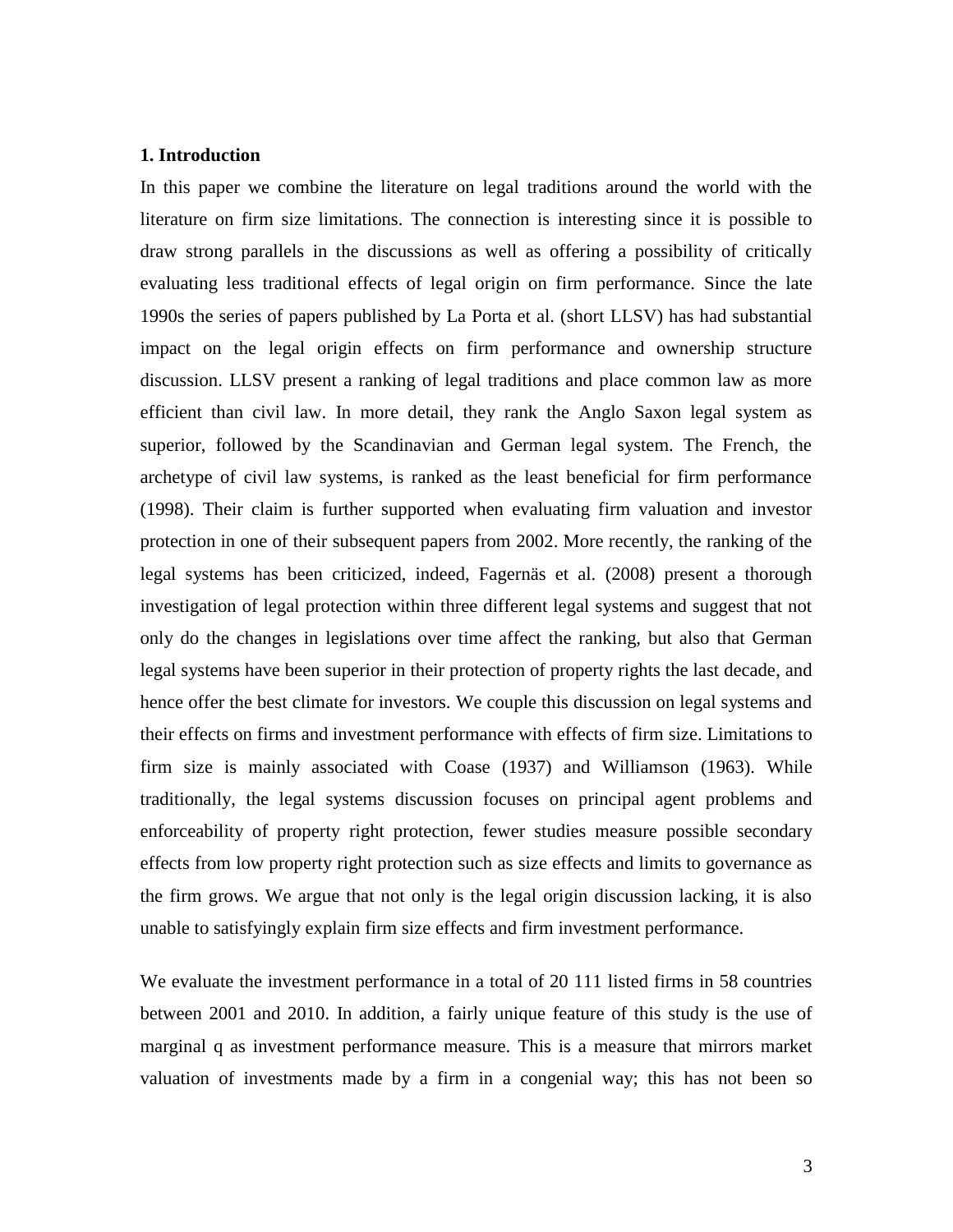frequently used as Tobin's q. As size measure we have chosen employment over other indicators such as sales or assets, due to its connection to the theoretical literature on limits to firm size.

There is a considerable number of studies on the relationship between firm size and firm value (for a recent overview see Offenberg 2010). All these studies find a negative relationship. Additionally, a recent study by Bennedsen and Nielsen [\(2010\)](#page-25-3) of European countries, also finds a negative relation between size and value. The commonly used size measures in these earlier studies are assets or sales. They also use Tobin´s q as performance measure. However, in the theoretical literature on limits to firm size the focus is mostly on employment and marginal effects on firm value. In this sense our choice of employment as size measure and marginal q (investment performance) as valuation measure, is well justified and, as we propose, more suitable for the cause<sup>1</sup>.

The legal origin literature mainly focuses on the protection of minority shareholders. While this is not our prime interest, there is still a strong link between the discussion of protection of minority shareholders, legal origin, rising of capital and investment made by the firm, for example in an expanded workforce. We argue that protection of minority shareholder rights, i.e. property rights, is especially important in large firms as the capital requirements are larger. As a consequence, ownership is likely to become more dispersed as the firm becomes larger. Minority owners seldom work within the firm and are consequently only interested in the return on their investment. However, their ability and their individual incentives to exercise control of the management of the firm are utterly limited. The legal protection of their property rights is important. This is the last reason for our choice to a combined study of legal protection, firm size and investment performance.

We assume that in relatively large firms, in terms of number of employees, the possibilities for expropriation is higher as compared to smaller firms. In addition, as the

<sup>&</sup>lt;sup>1</sup> Rajan and Zingales (1998) stress overinvestment as a performance effect of excessive firm size. Also in the agency cost literature overinvestment is a measure of inferior performance. By the use of marginal q the issue of overinvestment can be addressed and evaluated in terms of market valuations.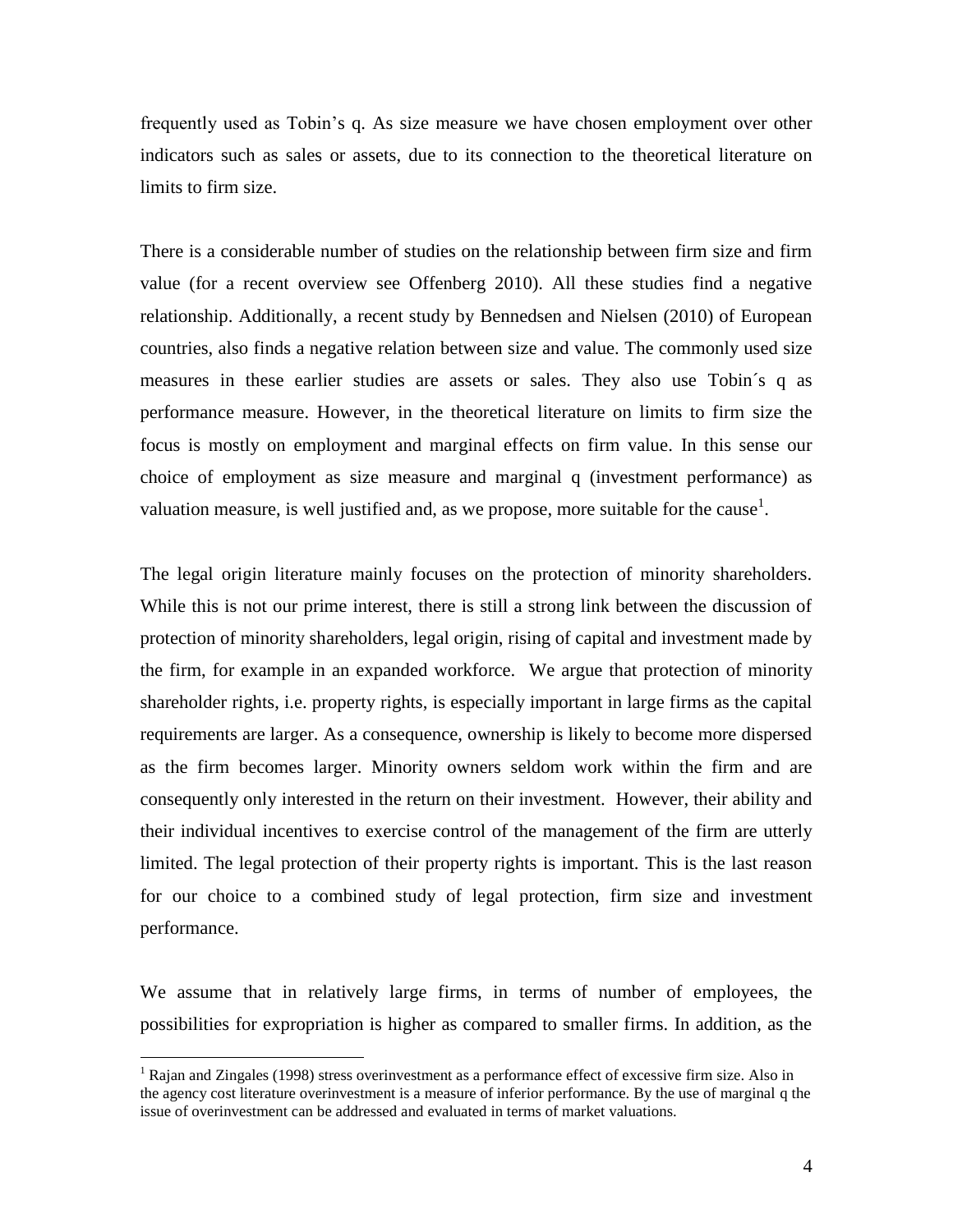firm grows, coordination costs and complexity of decisions are likely to increase. This may lead to both more difficult investment decisions and less transparency for the minority shareholder. Both are assumed to have a negative impact on investment performance.

Our purpose is to study the impact of legal origin and firm size on firm performance. Based on previous studies we expect to find that common law countries and their higher level of shareholder protection have better investment performance than the civil law countries. In addition, we expect to find that firm size has a negative effect on firm performance as it would function as a measure of overinvestment and coordination problem when the firm grows too large.

We find, in contrast to our expectations that the German legal origin countries have on average the best investment performance, followed by the Scandinavian countries. Anglo Saxon countries are on average only outperforming the French legal origin and old socialist countries in terms of investments. The results also show large in-group differences between the different legal traditions which make us question the validity of legal origin as an explanatory variable for firm performance.

The remainder of the paper is organized as follows; the next section discusses the theoretical framework underpinning the relationship between legal origin and firm performance. We then move on to discuss the firm size issue in depth and its connection to firm performance. In section four we present the investment performance measure marginal q. Section five and six recount our data and results. We then conclude the paper in section seven.

#### **2. Legal origin and performance**

The articles written by La Porta, Lopez-de-Silanes, Shleifer and Vishny (short LLSV) 1998, 1999 and 2002, form the foundation for most contemporary discussions on legal origin and legal systems with a focus on corporate governance. LLSV study in length the impact of legal origin on valuation of firms, ownership structures, protection of minority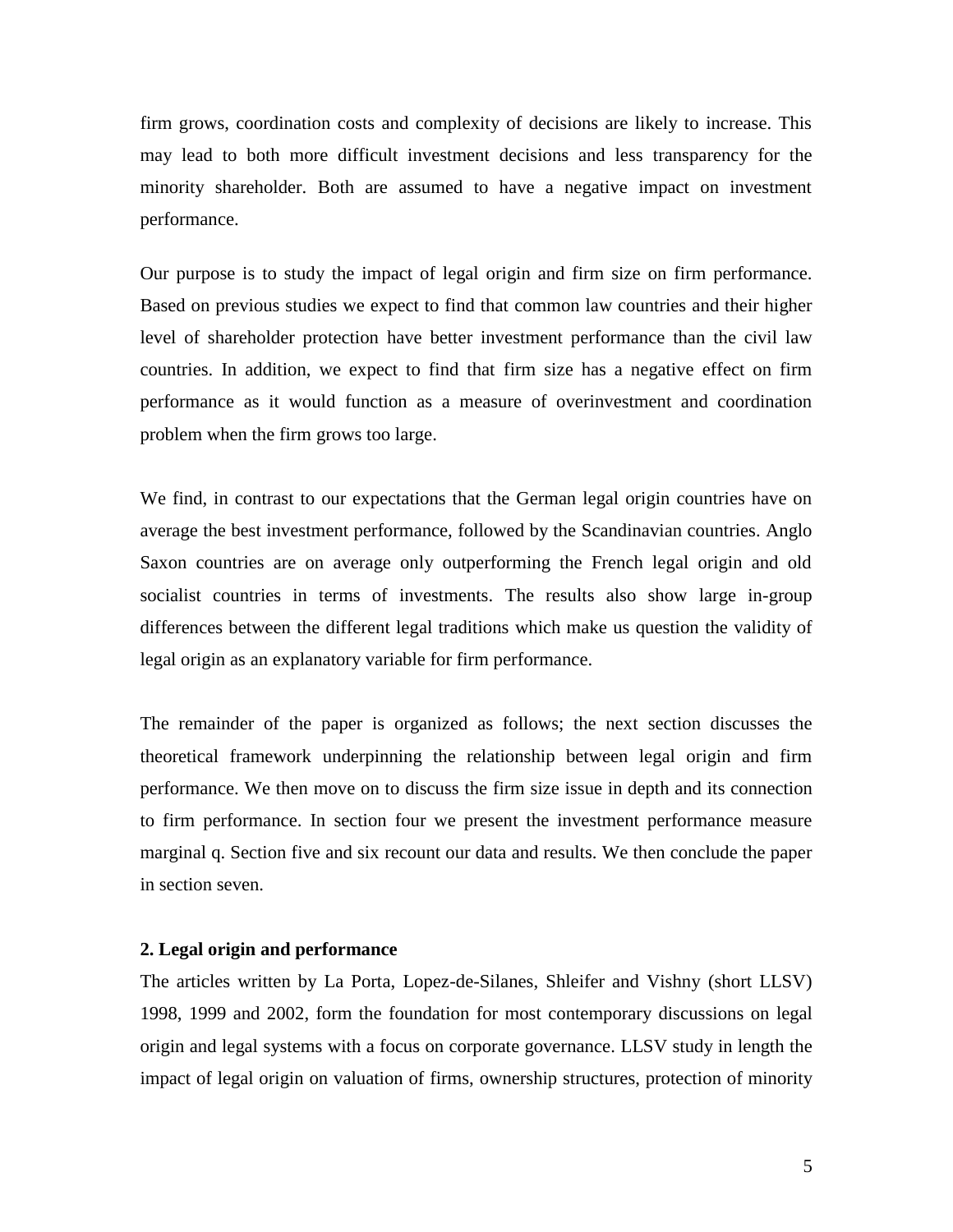shareholders and corporate governance. The issue of property rights and the possibility of expropriation of minority shareholders were first drawn attention to by Berle and Means [\(1932\)](#page-25-4). While Berle and Means focus on the US with high levels of legal protection of minority shareholder and high levels of dispersed ownership, LLSV have come to show that the US example is quite different from most other countries around the world. A majority of countries display high levels of concentrated ownership rather than the dispersed, and the protection of minority shareholders is found to be substantially lower in Continental European countries and Asia. An effect from lower levels of property right protection is that majority shareholders and/or management have increased possibilities to benefit at the expense of other investors. The consequence is then that the return on capital is lowered due to resource allocation decisions not consistent with optimization of the value of the firm. La Porta et al. [\(2002\)](#page-25-5) show that corporate valuation in a country is related to the origin of the legal system. For a limited sample of firms from each country they find a median of Tobin´s q for common law significantly higher than the median for civil law countries. Their results indicate a relation between legal origin, ownership structure and corporate valuation with common law countries having the best performance and the most dispersed ownership structures.

The papers by LLSV have been followed by a sequence of papers by among others Gugler et al. [\(2003\)](#page-25-6), [\(2004\)](#page-25-7), Gugler and Yurtuglo [\(2003\)](#page-25-8) and Mueller [\(2006\)](#page-26-1). With a similar take on legal origin and property rights as in the LLSV papers, Gugler et al. and Mueller use a different performance measure. Instead of Tobin´s q they use a marginal q that shows how corporate investments are evaluated by the stock market (for further background on marginal q, see Mueller and Reardon 1993). There are several advantages with the marginal q measure. One advantage is that it is directly related to the net present value rule of investments. Hence, it is possible to some extent to measure if the management is catering to its own interests at the expense of the investors<sup>2</sup>. Another advantage is that the troublesome estimation of the replacement cost of historical

<sup>&</sup>lt;sup>2</sup> Given that the managers are not just incompetent and invest in projects with obvious negative net present values.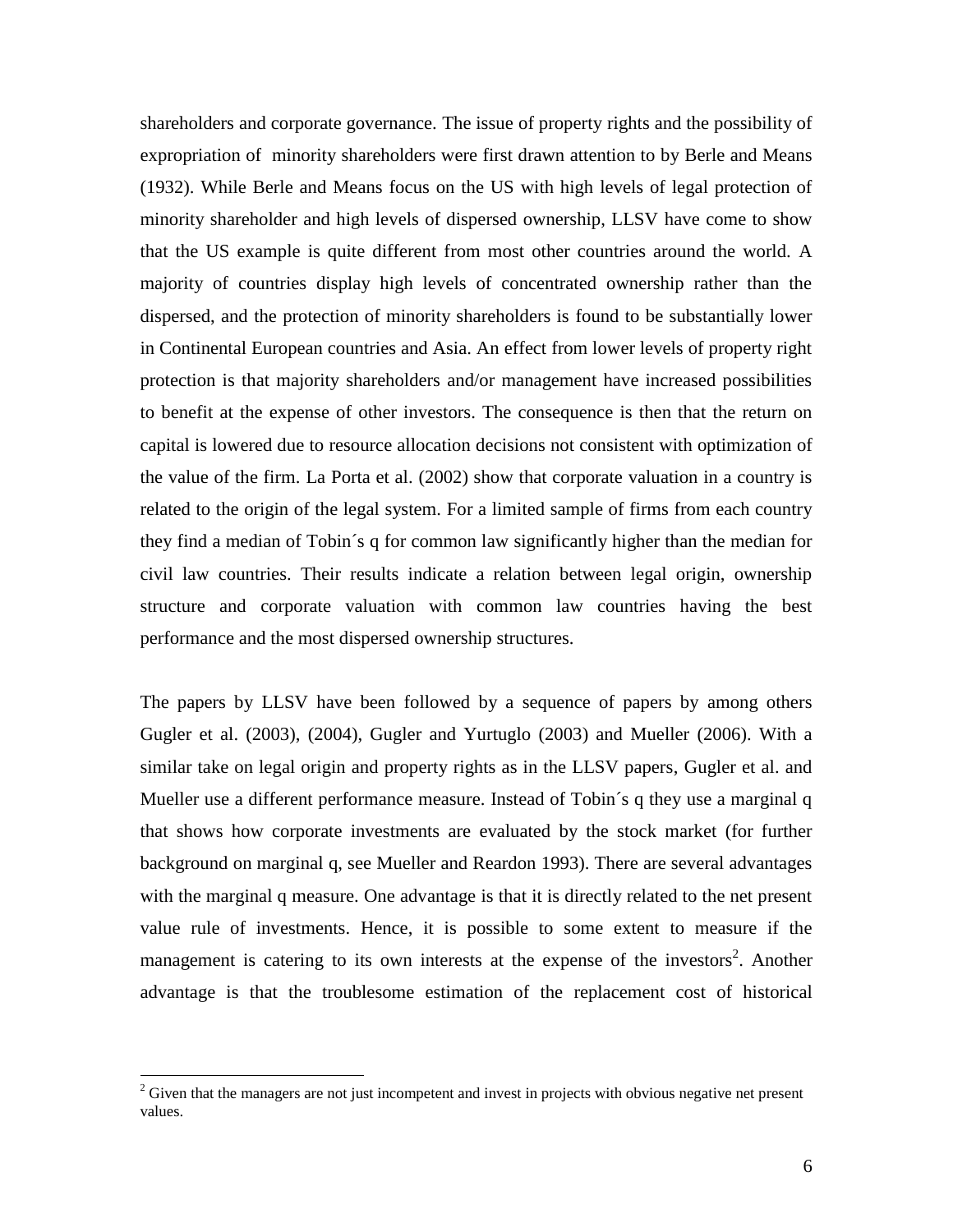investments in the Tobin's q is avoided. In addition, the marginal q measure has several advantages of econometric, both for estimation and interpretation of results.

Using marginal q as a measure of investment performance Gugler et al. [\(2003\)](#page-25-8) and Mueller [\(2006\)](#page-26-1) find a similar relationship as LLSV for legal origin, ownership structure and performance. Mueller [\(2006\)](#page-26-1) uses seven different indicators to study the performance of firms in 53 countries. The countries are grouped by a finer definition of legal origin (English origin, European Germanic origin, Asian Germanic origin, Scandinavian origin and French origin). While the results support previous studies by LLSV of the effects from legal origin, the results also show large in-group differences, which Mueller [\(2006\)](#page-26-1) promptly noted. This suggests that differences in legal origin may explain differences in performance to some extent, but not fully.

The status of minority shareholders and the protection of their property rights (and as a result the principal agent problems between owners and management) are both, according to LLSV, related to the legislations in a country.<sup>3</sup> LLSV [\(1998\)](#page-25-0) measure the strength of minority shareholder protection by a constructed index of anti-director rights. The antidirector index is based on six types of rights adding up to an overall score for the level of minority shareholder protection. The anti-director rights consist of rights representing, for example, shareholder meetings and extra protection of minority shareholders. Each of the rights constituting the anti-director rights is given a binary indication by LLSV depending on the legislation in each country. This legislation may differ between countries. They find stronger legal protection of minority shareholders in countries with common law compared to countries with civil law.

However, legislations tend to change over time. LLSV (1998, 1999) have been criticized for using cross-section rather than time series or a panel data approach. Consequently, they do not take into consideration that minority protection in a country can change over time. Williamson [\(2000\)](#page-26-2) suggests that legislations may change over time periods of one to ten years. Fagernäs et al. [\(2008\)](#page-25-1) study this fact in detail. Instead of only six types of

 $3$  According to LLSV the existence of strong protection of minority shareholders and their property can explain why dispersed ownership is more prevalent in some countries compared to countries with lower levels of property right protection.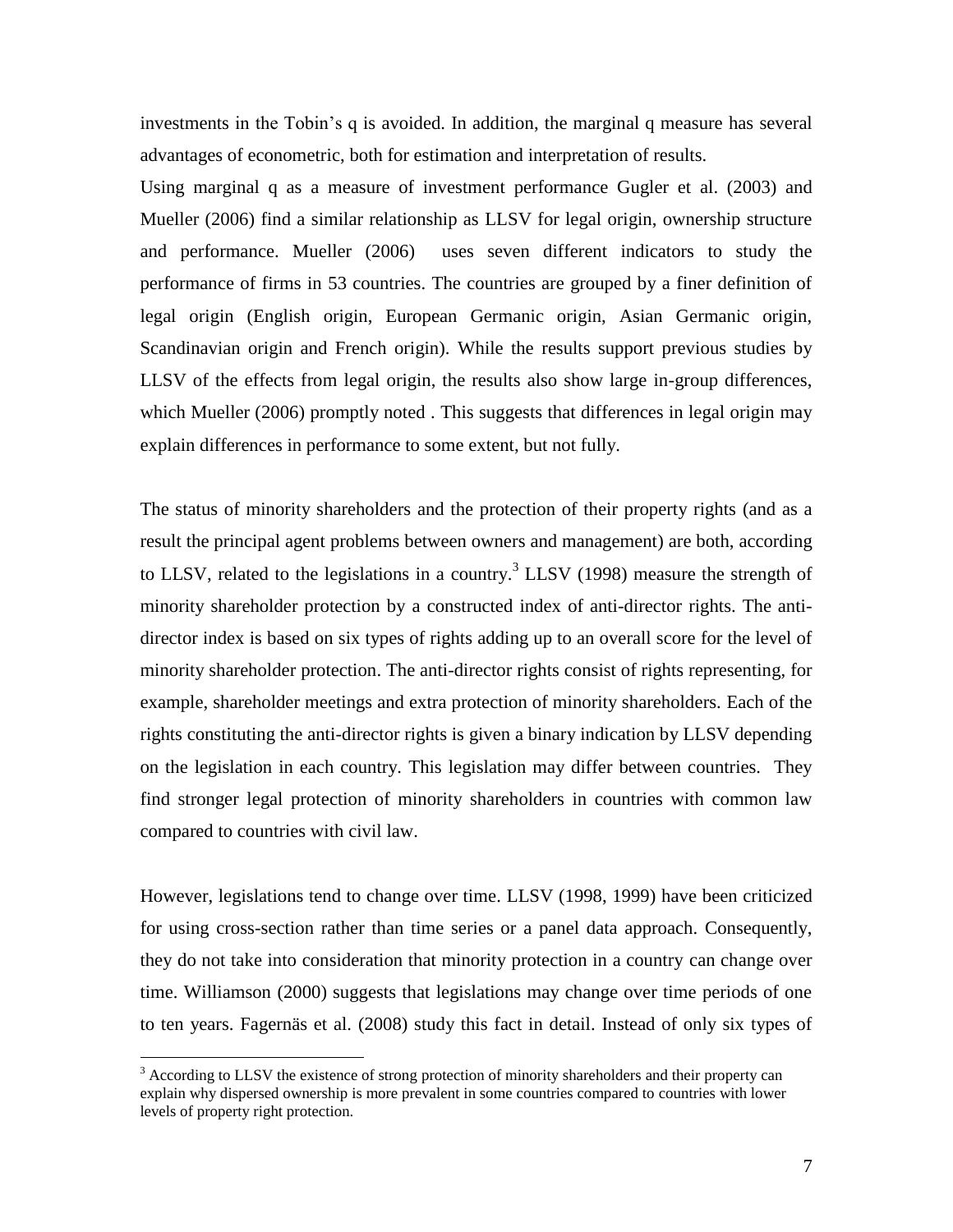anti-director rights as used by LLSV, they use some 60 indicators of minority protection in each country. Their time period of interest is 36 years long (from 1970 to 2005) and they concentrate on only four countries; Great Britain, Germany, France and the US. Not surprisingly, they find that minority protection has changed substantially over time. For the time period studied in this paper (2000-20010) it is clear that Germany has the strongest protection of minority shareholder rights with France at a second place and Great Britain at the third. This is partly supported by Spamann [\(2010\)](#page-26-3) who has updated the anti-director rights index as constructed by LLSV based on changes in legislations since 1999. The overall impression is that investor protection has increased in most countries since the LLSV measure. The division between common law and civil law countries seems to be less important as the civil law countries appear to be catching up. We include the anti-director rights index provided by Spamann [\(2010\)](#page-26-3) for those countries available in our study, together with the results of the estimation.

In a more recent paper La Porta et al. [\(2008\)](#page-25-9) defend their methodology and maintain their proposition that legal origin, and hence the level of minority shareholder protection, is imperative for explaining the economic development in a country in terms of the performance of its firms. Furthermore, they take a strong stand against the suggestion that legal origin would be merely a proxy for cultural differences in countries. The effects from legal origin on investment performance by firms is still a complex issue, but the general consensus points toward the propositions made by LLSV, i.e. that common law countries show higher levels of property right protection compared to civil law countries and hence the management has less possibilities to expropriate minority shareholders in common law countries. In line with LLSV our first hypothesis is:

*Hypothesis 1: Due to higher minority shareholder protection, common law countries will have better investment performance than civil law countries.*

#### **3. Firm size, control loss and expropriation of minority shareholders**

Listed firms vary in size from just a few employees to being counted in the hundreds of thousands of employees. A relevant question is therefore if there is an upper limit to the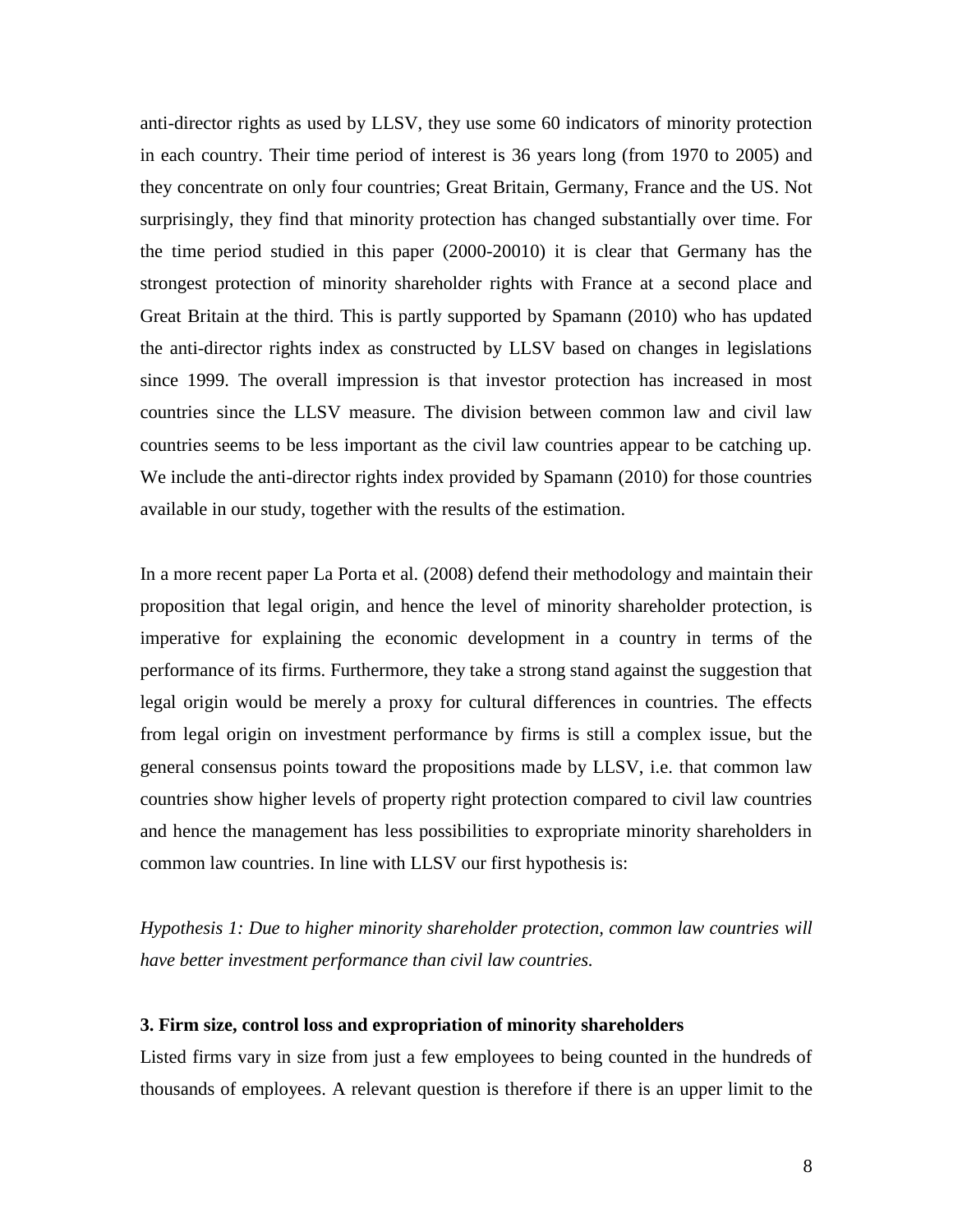size of firms in the sense that efficiency is compromised beyond a certain size level. Limit to size is to be considered an important issue in economics in general. With no size limit all economic activity could without efficiency loss be concentrated to one firm, and supply curves would not be upwards sloping. This is, however, not what we observe when studying firm size.

Kaldor (1934) is one of the first to address this issue. He questions the Marshallian concept of the representative firm in a perfect competitive industry. It is well known that price in a perfect competitive industry is determined by the point where supply and demand curves cross. The firms are numerous and they all adjust to the price and produce where marginal cost is equal to price. Kaldor studies long-term equilibriums and questions what limits the size of each firm. Without such limit to firm size there will not be a large number of firms in an industry. In a competitive industry there must be, for each firm in its production, a factor that is fixed and the same factor must not be fixed for the industry. The fixed factor is, according to Kaldor, entrepreneurship (or management). The firm is looked upon as a productive combination of factors under a single unit of control and the entrepreneur is the one who controls it. The type of control, foremost referred to, is co-ordination of actions. By co-ordination Kaldor means *"…that part of the managerial function which determines what sort of contracts should be entered into: which carries out the adjustments to the given constellation of data."* [\(Kaldor, 1934, p.](#page-25-10)  [68\)](#page-25-10). Furthermore, Kaldor suggests that *"…it is the essence of co-ordination that every single decision should be on a comparison with all other decisions already made or likely to be made; it must therefore pass through a single brain."* [\(Kaldor, 1934, p. 68\)](#page-25-10) In other words entrepreneurship in terms of co-ordination is a fixed factor and a fixed factor is needed in order to explain why the long-run cost curve of a firm would be upward sloping.

The management task of directing resources is by Coase [\(1937\)](#page-25-2) stressed as the distinguishing mark of the firm. Similar to Kaldor he talks about the entrepreneur-coordinator who directs production. The alternative to the firm is according to Coase the market where the allocation of resources amongst users and uses, is determined by a price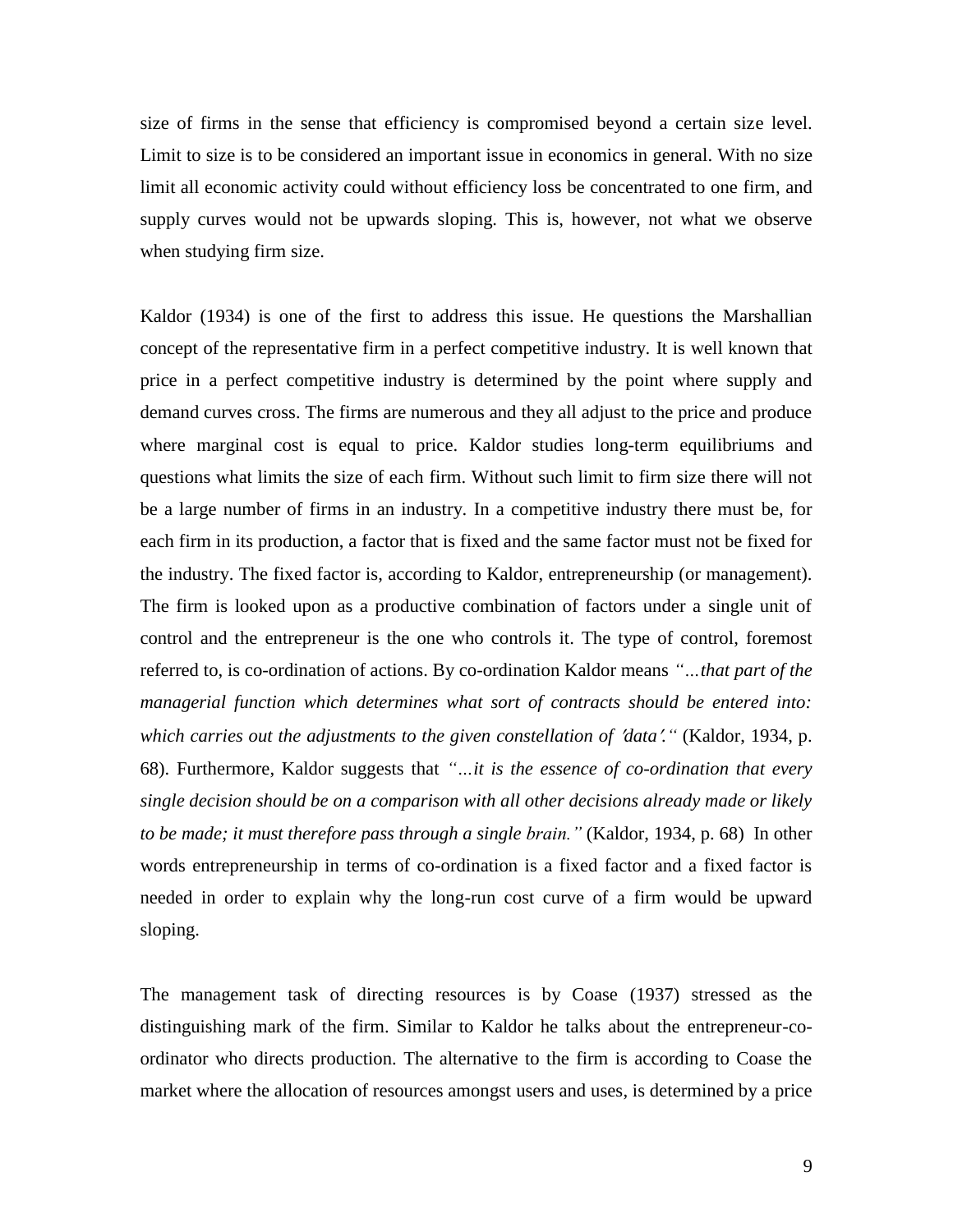mechanism. In a firm the price mechanism is superseded by an order mechanism (due to authority of the entrepreneur). A quote from Coase illustrates this:

*"…in economic theory we find that the allocation of factors of production between different uses is determined by the price mechanism. The price of factor A becomes higher in X than Y. As a result, A moves from Y to X. Yet in the real world, we find that there are many areas where this does not apply. If a workman moves from department Y to department X, he does not go because of a change in relative prices, but because he is ordered to do so,…" [\(Coase, 1937, p. 387\)](#page-25-2)*

The firm is predicted to replace the market when it is less costly to use the order mechanism than the price mechanism. Coase describes different types of costs of using the price mechanism as search costs, information costs, negotiation costs, policing costs and enforcement costs. Yet, there are a number of different kinds of control costs of using the order mechanism and, in line with Kaldor, Coase expects these costs to increase with increasing firm size.

Related to the work of Coase, Williamson [\(1963\)](#page-26-0) addresses the problem of firm size and possible loss of control. Williamson elaborates on the possibility that managers expand the size of the staff to increase their own non-pecuniary compensation in the sense of being similar to a promotion for the manager. Having a relatively larger staff would both be an indirect<sup>4</sup> way of increasing the salary for the manager as well as increasing the security, power, status, prestige and possibly also a professional achievement. In subsequent papers Williamson [\(1975;](#page-26-4) [1985;](#page-26-5) [1988\)](#page-26-6) revisits the issue of the limits of firms from a different angle when he poses the question; *"Why can't a large firm do everything that a collection of small firms can do and more?".* Instead of imposing a costly bureaucracy with centralization of decision making and the control losses that grow with size and complexity, it should be possible to organize the firm into divisions with semiautonomous status. Each division is assigned with a profit type goal that preserves the high powered incentives that characterize autonomous firms. Intervention from top

 $4 \text{ In the sense that with larger staff comes more responsibility and claim for higher salary.}$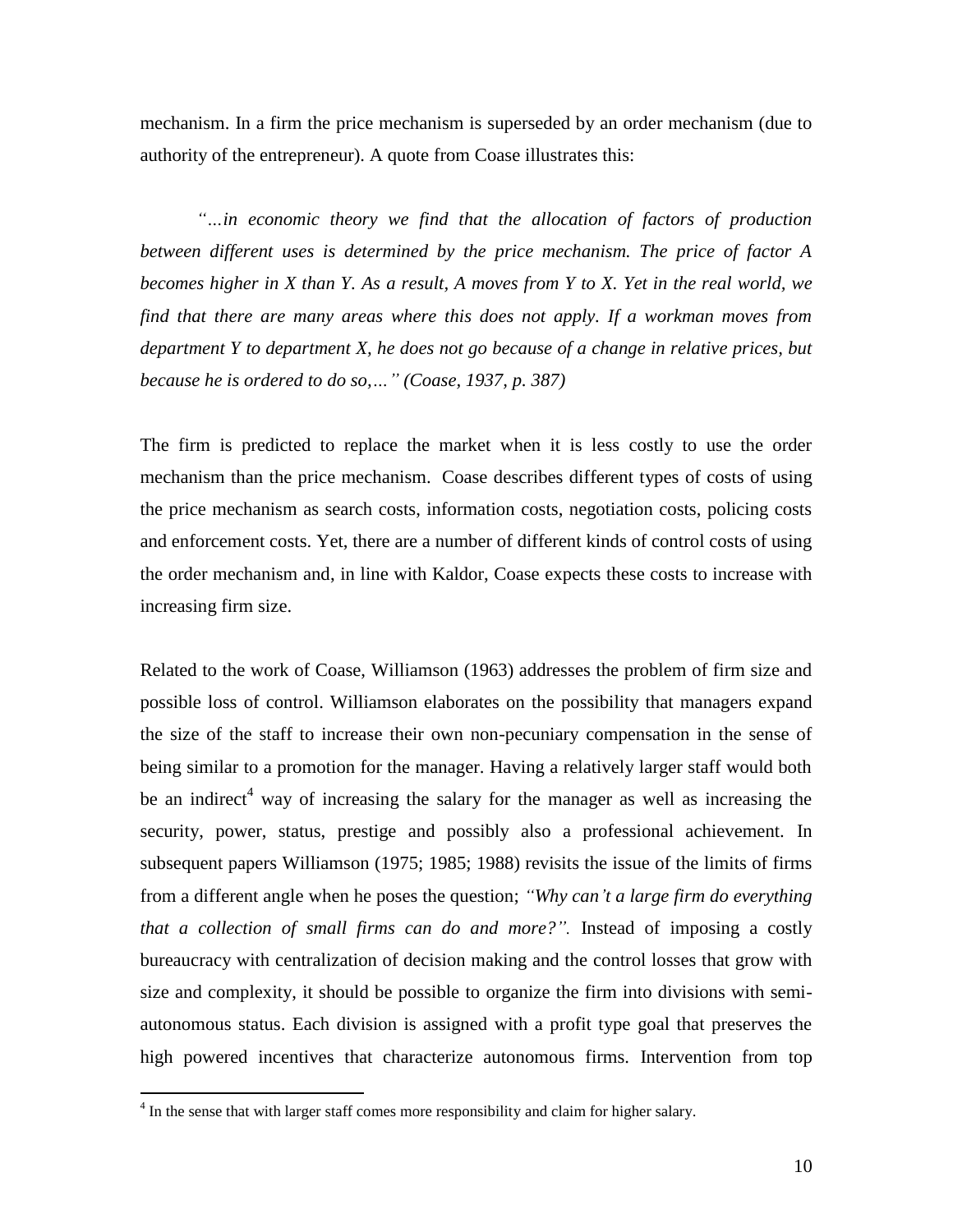management only has to take place when divisions do not live up to expectations. In other words a management by exception type of leadership is imposed. With this type of management the better of two worlds would be accomplished. The cost efficiency associated with independent ownership could be obtained, and the alleviation of cost transaction problems caused by bilateral dependency could at the same time be avoided. However, opportunism has a tendency to flourish also inside an organization; not only between organizations in the marketplace. Problems will occur as it will be costly to enforce "promises by division managers to utilize assets with "due care"; promises by owners to reset transfer prices and exercise accounting discretion "responsibly"; promises to reward innovation "in full measure"; promises to preserve promotion prospects "without change"; and agreements by managers to "eschew politics" (Williamson, 1985 p.161.).

More recently the property rights view of the firm has been developed, partly discussed above (see i.e. Grossman & Hart [\(1986\)](#page-25-11) and Hart & Moore [\(1990\)](#page-25-12)). Rajan & Zingales [\(1998\)](#page-26-7) add to this strand of firm theory by considering power emanating from specialized investments. In their analysis of additive investment an increase in the number of managers (i.e. increase in firm size) reaches a limit with negative net return on investment (overinvestment). They write: *"Above a certain threshold, coordination costs will go up while investments will overlap and become perfect substitutes…"* [\(Rajan &](#page-26-7)  [Zingales, 1998, p. 401\)](#page-26-7). In other words investment performance is the critical variable in their discussion.

The upshot of the discussion above is that there are unavoidable, increasing internal transaction costs associated with increasing firm size. These costs are worth incurring only if increasing firm size means that even higher inter-organizational (external) transactions costs can be avoided. Private financing of large firms is facilitated if a large number of sources can be tapped. Hence there is a tendency that the number of shareholders increases with the size of corporate firms. With a diffuse ownership structure there is an additional efficiency problem that has to be faced, viz: *How is the separation of ownership and control problem to be dealt with?*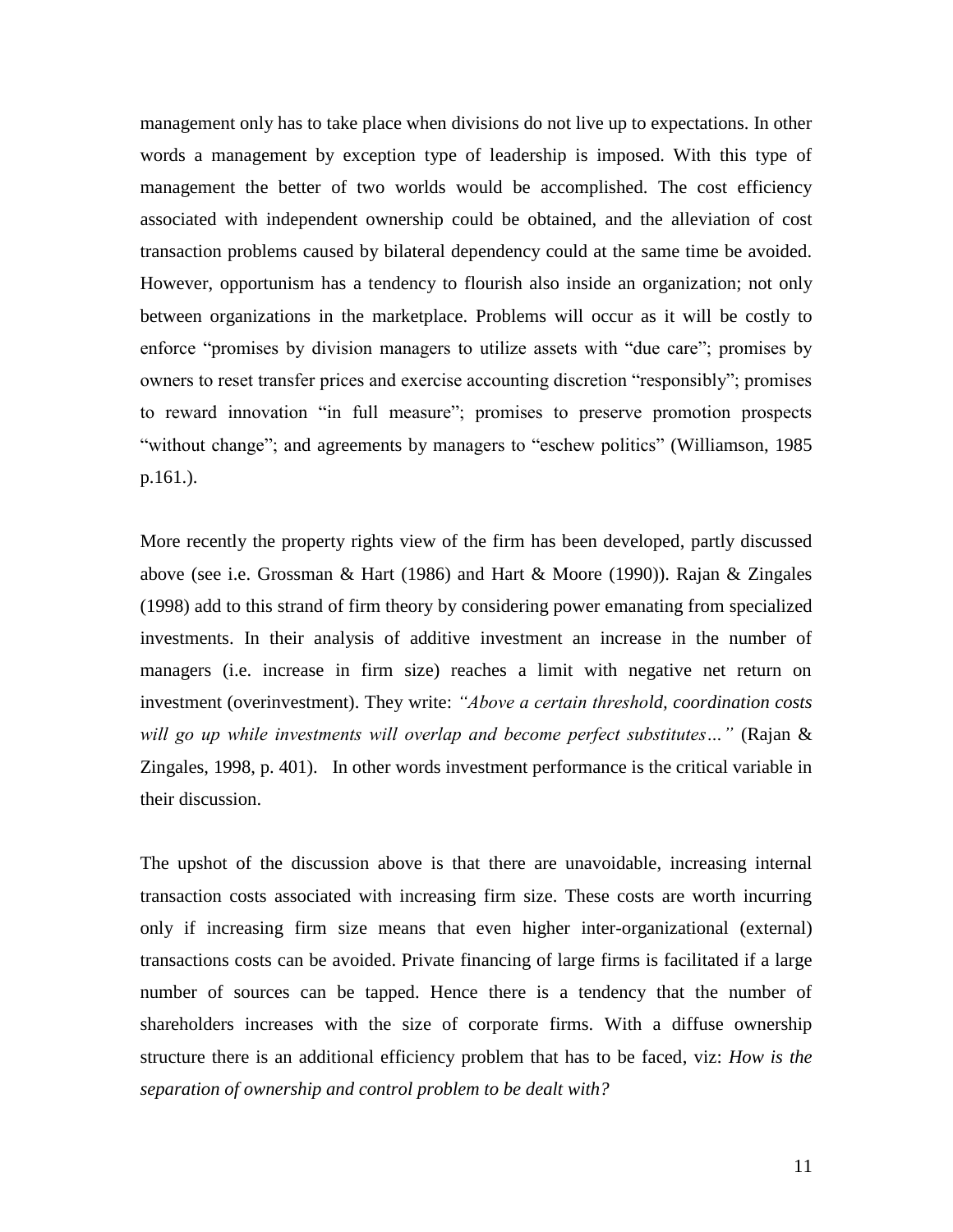Jensen & Meckling [\(1976\)](#page-25-13) state this problem as a question of asserting that the top management uses the firm´s resources to maximize firm value. To maximize firm value is equivalent to only making investments with a positive net present value. Here, the minority shareholder protection offered by the legal framework of a country has a special important role for corporate governance in large firms. All taken together, our second hypothesis is:

*Hypothesis 2. An increase of firm size in terms of number of employees will eventually have a negative effect on investment performance.*

#### **4. Measure of performance**

Both hypothesis 1 and 2 are tested using the marginal q measure of investment performance. The version of Tobin's marginal q that we use in this study, was first presented by Mueller and Reardon [\(1993\)](#page-26-8). The measure has gained popularity over the last decade (see for example Wiberg [\(2008\)](#page-26-9) and Eklund [\(2008\)](#page-25-14)), but is still not as widely used as Tobin's q despite its clear advantages. Marginal q is used by Gugler, Mueller and Yurtuglo [\(2003\)](#page-25-8) and Mueller [\(2006\)](#page-26-1) in studies of legal origin and effects on investment performance of firms around the world. Marginal q estimates for a firm have the attractive property of being both fairly intuitive and easy to analyse. In contrast to Tobin's q, it considers the marginal market valuation of a firm's marginal investment rather than the ratio between market value and book value for the firm. The ratio between a change in investment and its value is reflected in the change in market value by the firm and its marginal q.

As mentioned, marginal q is directly linked to the Net Present Value (NPV) rule in corporate finance, which generally assumes that a project with a positive net present value should always be accepted. A management that only has the collective interest of the shareholders' objective to maximise the value of the firm will undertake all investments that promise a positive net present value and the last investment decided cannot have a lower net present value than zero (i.e.  $NPV\geq 0$ ). On the other hand, a management that caters to other objectives than those of the shareholders as a group will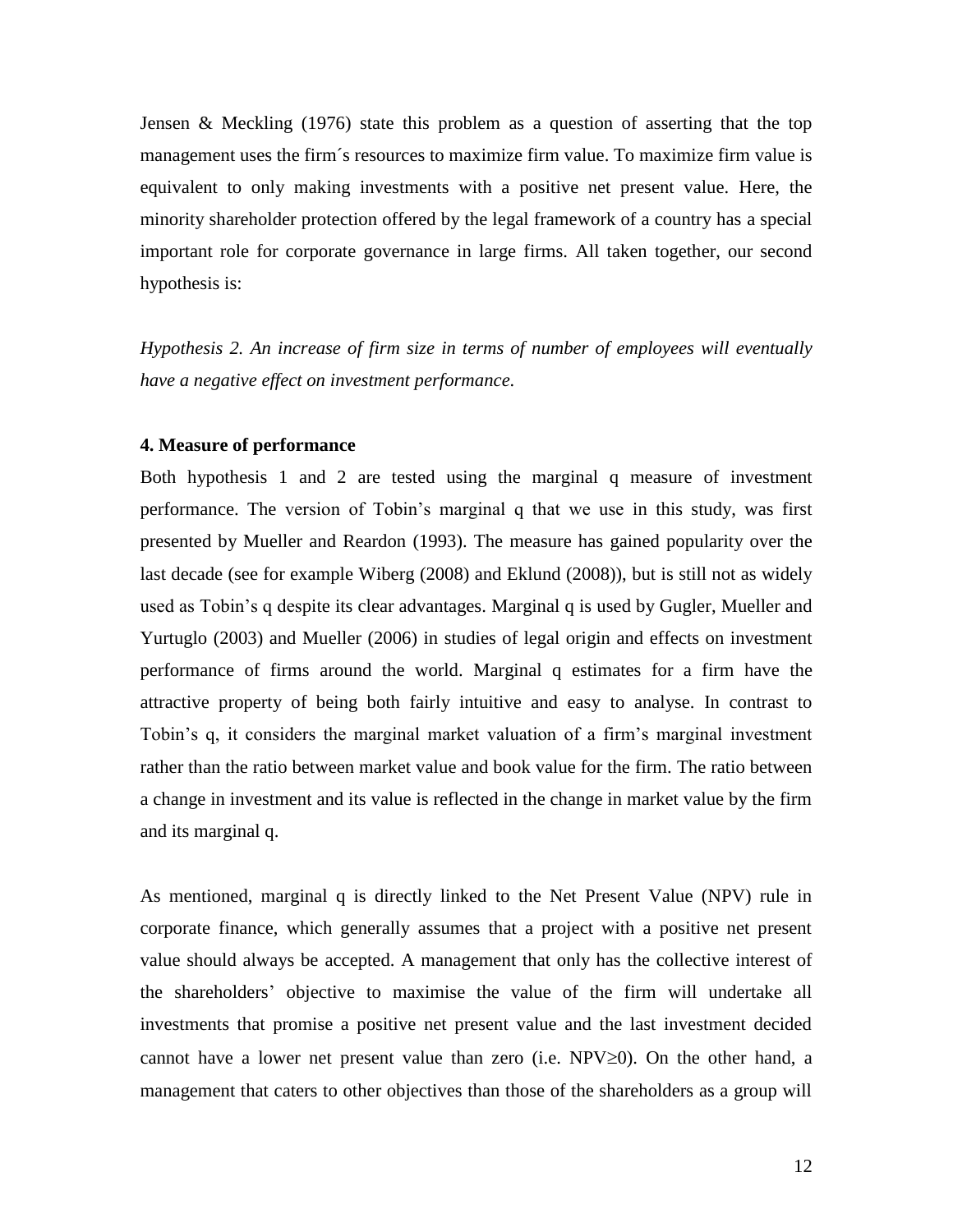be prepared to choose projects with a negative NPV for the firm. The intuitive interpretation of the marginal q method is that a negative NPV will result in an estimated value of marginal q less than 1 for the firm. In other terms, the marginal investment made by the firm results in a smaller increase of the market value than the amount invested. That marginal q reflects the market valuation of the marginal investment and builds on an assumption of efficient capital markets

Marginal q includes investments in both tangible and intangible assets. Following Mueller and Reardon [\(1993\)](#page-26-8), investment (I) made by the firm in each time period is compounded by:

$$
I = After tax profits + Depreciation - Dividends + \Delta Debt + \Delta Equity + R&D + \Delta DV
$$
\n(1)

where  $\Delta D$  and  $\Delta E$  are funds raised using new debt and equity issues and  $ADV$  is advertising expenditures. The aggregated investment variable is then used in the model for estimating the marginal q, denoted  $q_m$  in the following equation:

$$
\frac{M_{it} - M_{i,t-1}}{M_{i,t-1}} = -\delta + q_m \frac{I_{it}}{M_{i,t-1}} + \frac{\varepsilon_t}{M_{i,t-1}}
$$
(2)

where,  $M_{it}$  is the market value of a firm *i* in period. Equation (2) builds on the assumption of market efficiency and that as t grows larger, term  $i$ , $t-1$ *t M*  $\frac{\varepsilon_t}{\varepsilon}$  will move towards zero. We use the general equation for estimating a marginal q, the  $q_m$  in (2) and name it model 1 in our presentation of the results. In model 2, we add the employees variable to control for size factors affecting the change in market value over time. In our case, it allows us to control for how differences in firm size affect performance. The number of employees reported by a firm is interacted with the investment over market value term as this makes it possible to determine the effect, if any, on investment performance.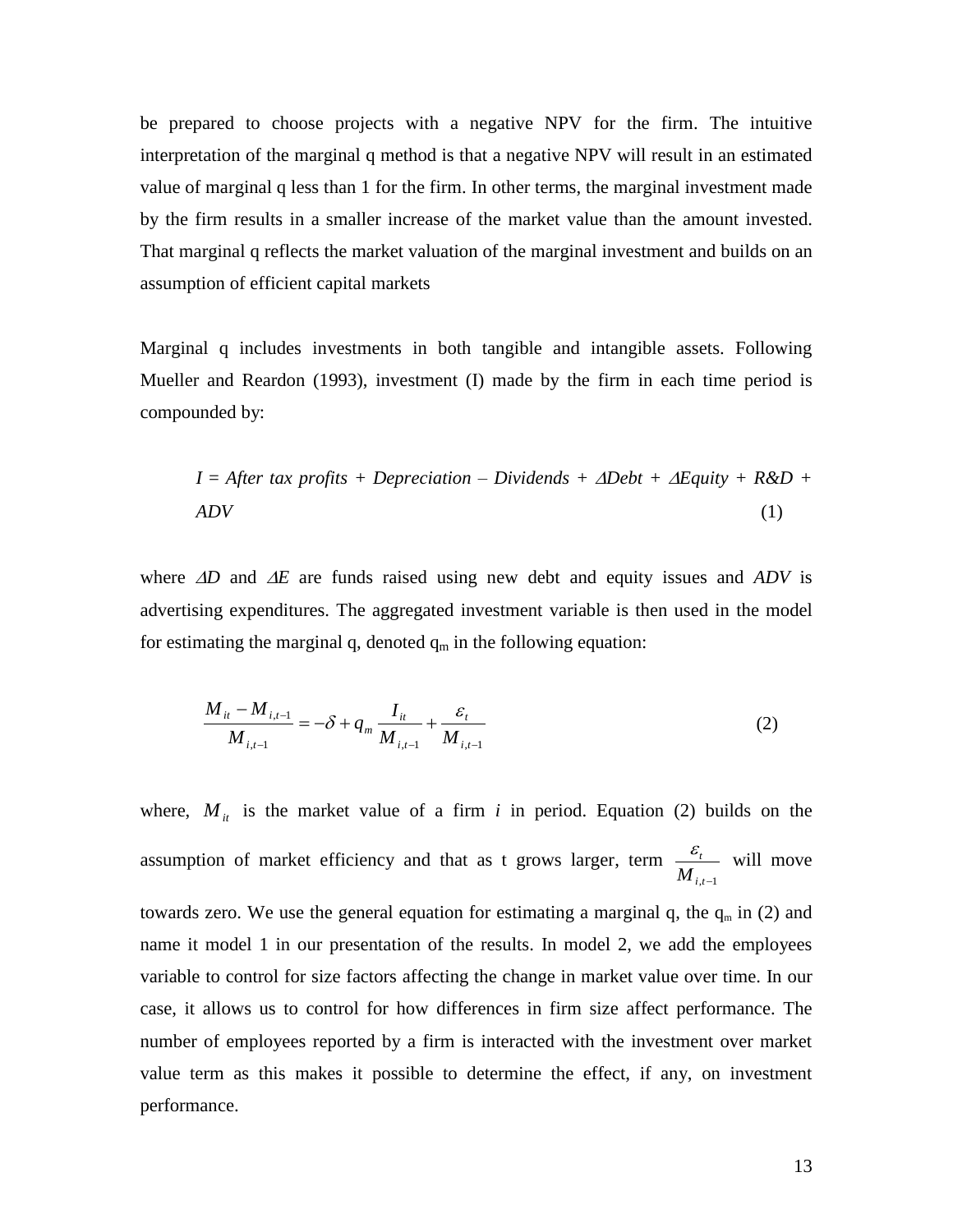#### **5. Data sources and descriptive statistics**

The financial data used for estimating the marginal q is obtained from Standard and Poor's COMPUSTAT Global database for the years 2000 to 2010. Due to differences in accounting standards financial firms such as banks, insurance and investment companies are removed from the dataset of firms (SIC codes 60-64) in accordance with earlier research (see for example Gugler et. al. [\(2002\)](#page-25-15), Mueller [\(2006\)](#page-26-1) Bjuggren and Wiberg [\(2008\)](#page-25-16)). Furthermore, since Standard and Poor do not provide advertising expenditures explicitly in COMPUSTAT Global, we are using a wider definition than Mueller and Reardon [\(1993\)](#page-26-8). This definition includes "general selling expenses" which is used as a proxy for the advertising expenditures. Firms with less than four consecutive years of market value and investment information are removed from the dataset to maintain consistency. Furthermore, due to the construction of the marginal q estimate, the first year (2000) observations are lost when calculating the change in market value and investments over market value. The remaining dataset contains data on 20 111 firms from 58 countries. The firms have at least four years of observations and a maximum of ten years. The countries included in the dataset represent Anglo Saxon, Scandinavian, German and French legal traditions. As mentioned, we also include a group of "old socialist countries" to further increase the possibilities of comparisons across countries. The legal origin groups and included countries are presented in Table 1.

| Legal origin                       | <b>Countries</b>                                            |
|------------------------------------|-------------------------------------------------------------|
| Anglo Saxon origin (common law)    | Australia, Bermuda, Canada, Cayman Island, Great Britain,   |
|                                    | Hong Kong, India, Ireland, Israel, Kenya, Malaysia, New     |
|                                    | Zealand, Nigeria, Pakistan, Singapore, South Africa, Sri    |
|                                    | Lanka, Thailand, United States                              |
| Scandinavian origin (civil law)    | Denmark, Finland, Norway, Sweden                            |
| European German origin (civil law) | Austria, Germany, Switzerland                               |
| Asian German origin (civil law)    | Japan, South Korea, Taiwan                                  |
| German origin                      | European and Asian German origin countries                  |
| French origin                      | Argentina, Belgium, Brazil, Chile, Columbia, Egypt, France, |
|                                    | Greece, Indonesia, Italy, Jordan, Luxembourg, Mexico,       |
|                                    | Netherlands, Peru, Philippines, Portugal, Spain, Turkey,    |

**Table 1: Legal origin groups and countries included in each group**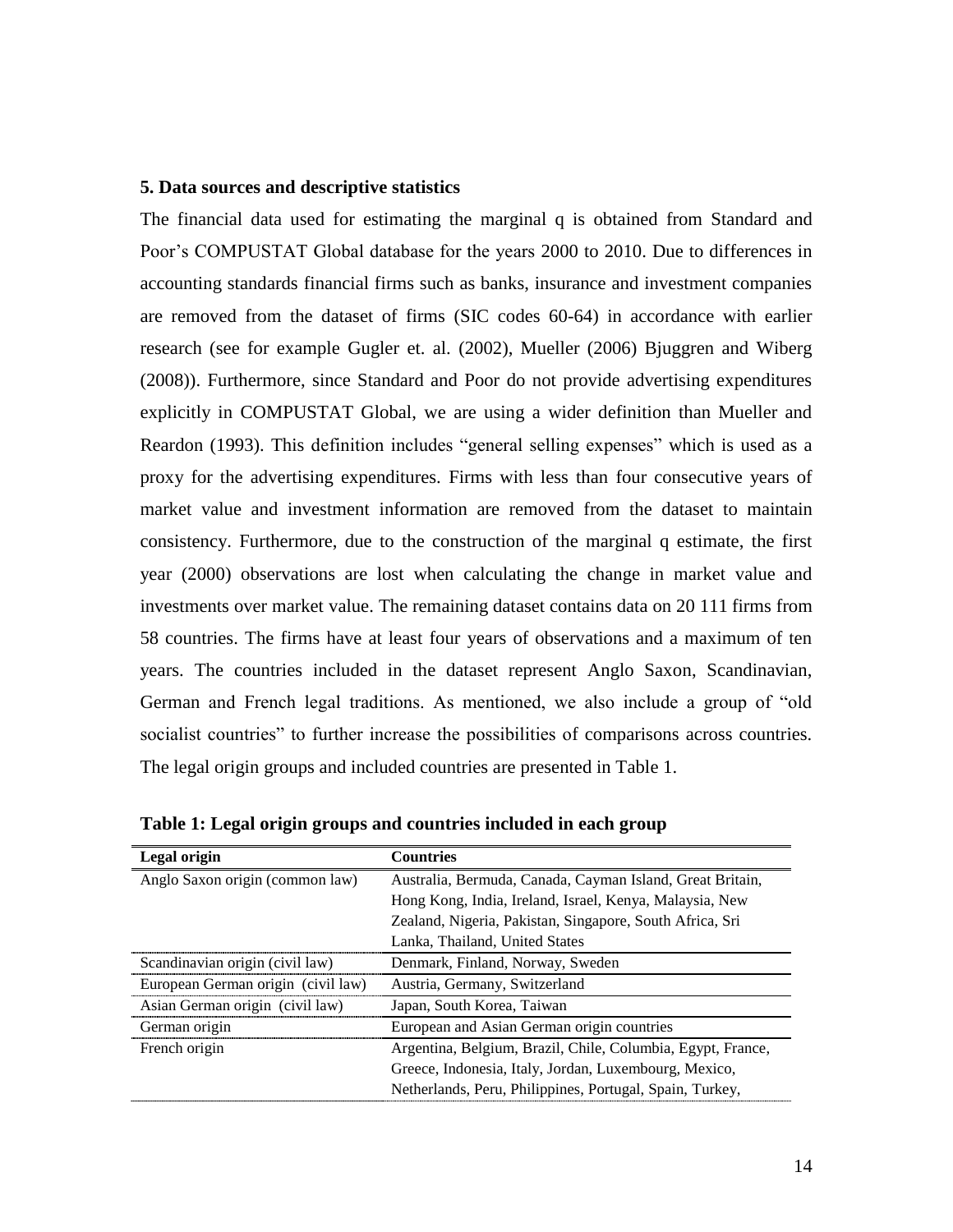|                         | Venezuela                                                      |  |  |  |  |  |
|-------------------------|----------------------------------------------------------------|--|--|--|--|--|
| Old socialist countries | Bulgaria, China, Croatia, Estonia, Hungary, Latvia, Lithuania, |  |  |  |  |  |
| Poland, Russia          |                                                                |  |  |  |  |  |
| .<br>- -<br>___         | . .                                                            |  |  |  |  |  |

The variable names and descriptions used in the estimation of the marginal q for each of the countries are presented in Table 2. We also include information on additional financial indicators to enhance the analysis of the results. These indicators are return on assets, sales, assets and debt level. Each of the indicators is presented in Table 2 with a short description of its components.

| <b>Variable Name</b>         | <b>Description</b>                                                |  |  |  |
|------------------------------|-------------------------------------------------------------------|--|--|--|
| $I_t$                        | Investment in period t. Defined as:                               |  |  |  |
|                              | I = After tax profit + Depreciation – Dividends + $\Delta$ Debt + |  |  |  |
|                              | $\Delta$ Equity + R&D + Advertising                               |  |  |  |
| $(M_{t} - M_{t-1})/M_{t-1}$  | Change in market value                                            |  |  |  |
| $I_t/M_{t-1}$                | Investment ratio                                                  |  |  |  |
| <b>Employees</b>             | Number of employees reported by the firm                          |  |  |  |
| <b>Additional indicators</b> |                                                                   |  |  |  |
| <b>ROTA</b>                  | Return on total assets                                            |  |  |  |
| <b>Sales</b>                 | Sales (turnover) net                                              |  |  |  |
| Assets                       | Total/Liabilities and stockholders' equity                        |  |  |  |
| Debt                         | Total debt                                                        |  |  |  |

**Table 2: Variable name and description**

 $\overline{a}$ 

The descriptive statistics for the whole dataset is presented in Table 3 below. Detailed descriptive statistics for each legal origin country group is presented in the appendix<sup>5</sup>.

| Variable          | <b>Observations</b>          | Mean          | Std. Dev.     | Min       | <b>Max</b> |  |  |
|-------------------|------------------------------|---------------|---------------|-----------|------------|--|--|
| It                | 172 172                      | 363.58        | 2 506.01      | $-110274$ | 236 438.9  |  |  |
| $(Mt- Mt-1)/Mt-1$ | 172 172                      | 0.14          | 0.48          | $-0.99$   | 3.83       |  |  |
| It/ $Mt-1$        | 172 172                      | 0.28          | 0.42          | $-1.88$   | 4.11       |  |  |
| Employees         | 103 408                      | 8 2 1 3 . 6 1 | 28 544.52     | $\Omega$  | 758 800    |  |  |
|                   | <b>Additional indicators</b> |               |               |           |            |  |  |
| <b>ROTA</b>       | 170 458                      | 1.90          | 13.36         | $-45.62$  | 24.91      |  |  |
| <b>Sales</b>      | 145 741                      | 1 804.54      | 9 0 1 2 . 4 6 | $-386.00$ | 458 361    |  |  |
| Assets            | 169 776                      | 6 134.96      | 59 504.17     | $\Omega$  | 3 783 742  |  |  |
| Debt              | 163 944                      | 1 615.11      | 20 654.34     | $\Omega$  | 3 197 0 52 |  |  |

**Table 3: Descriptive statistics for the full dataset, in millions of US dollar**

<sup>5</sup> Descriptive statistics for each country included in the study is available from the authors on request.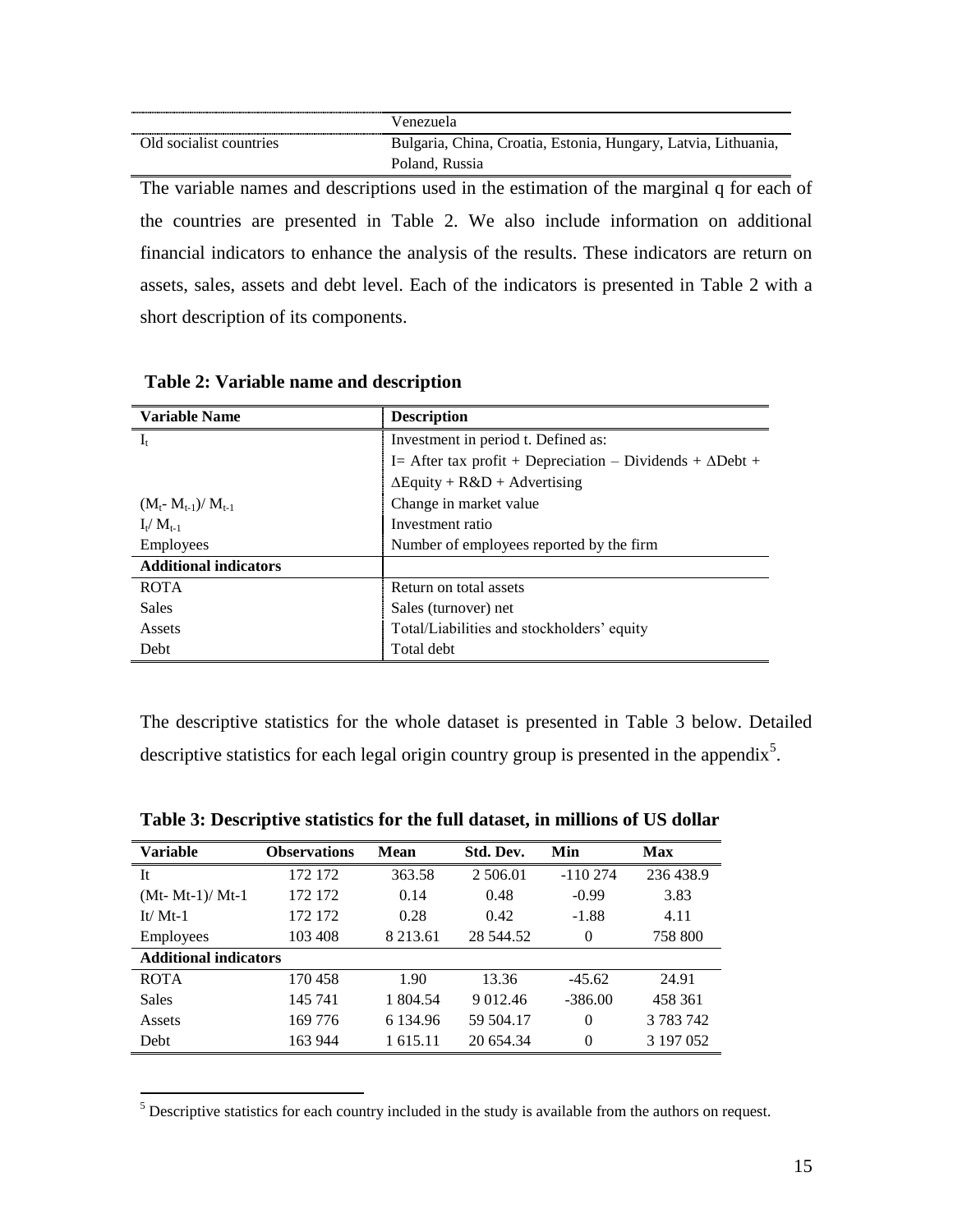Table 3 in combination with the fact that we study 20 111 firms indicate that on average there are about 8.5 years observations per firm. Table 3 also shows that the number of observations on employees is far below the number of observations for the variables "change in market value" and "investments over market value" which are required for the marginal q estimates. On average, there are only 5.1 years observations per firm. This forces us to estimate the firm size effects on a non-random selection of the original dataset with 20 111 firms. For some countries, the number of firms with employee data included a decrease below a required minimum of observations for the estimations. This makes legal origin averages for each group of countries a more appropriate starting point of our result presentation. The descriptive statistics also reveal that the dataset is likely to contain heterogenic firms; the largest firm included employs more than three quarters of a million people, while the average firm included employs less than 8 000 people. With traditional performance measures this may pose a problem, however, the marginal q measures a marginal effect in the investment performance of a firm and is unaffected by size differences in the traditional aspects. It is, however, still possible to capture firm size effects on the investment performance in terms of being more or less good investment decisions<sup>6</sup>.

The additional indicators also show heterogeneity in the data, however, there are likely to be errors in the most extreme values of, for example, the return on assets indicator. Yet, on average the indicators give an adequate picture of the data characteristics, especially when comparing between groups of countries as shown in the individual tables in the appendix.

#### **6. Regression model and results**

 $\overline{a}$ 

We measure the investment performance by estimating the marginal q coefficient in accordance to equation (2). This is set as model 1 in our presentation of the results. We estimate model 1 for all countries and all groups of legal origin. The estimation results from the legal origin groups are presented in Table 4 including a ranking of the "best" to

<sup>&</sup>lt;sup>6</sup> We have also tested the marginal size effects by using the change in employees rather than the absolute number of employees with similar results.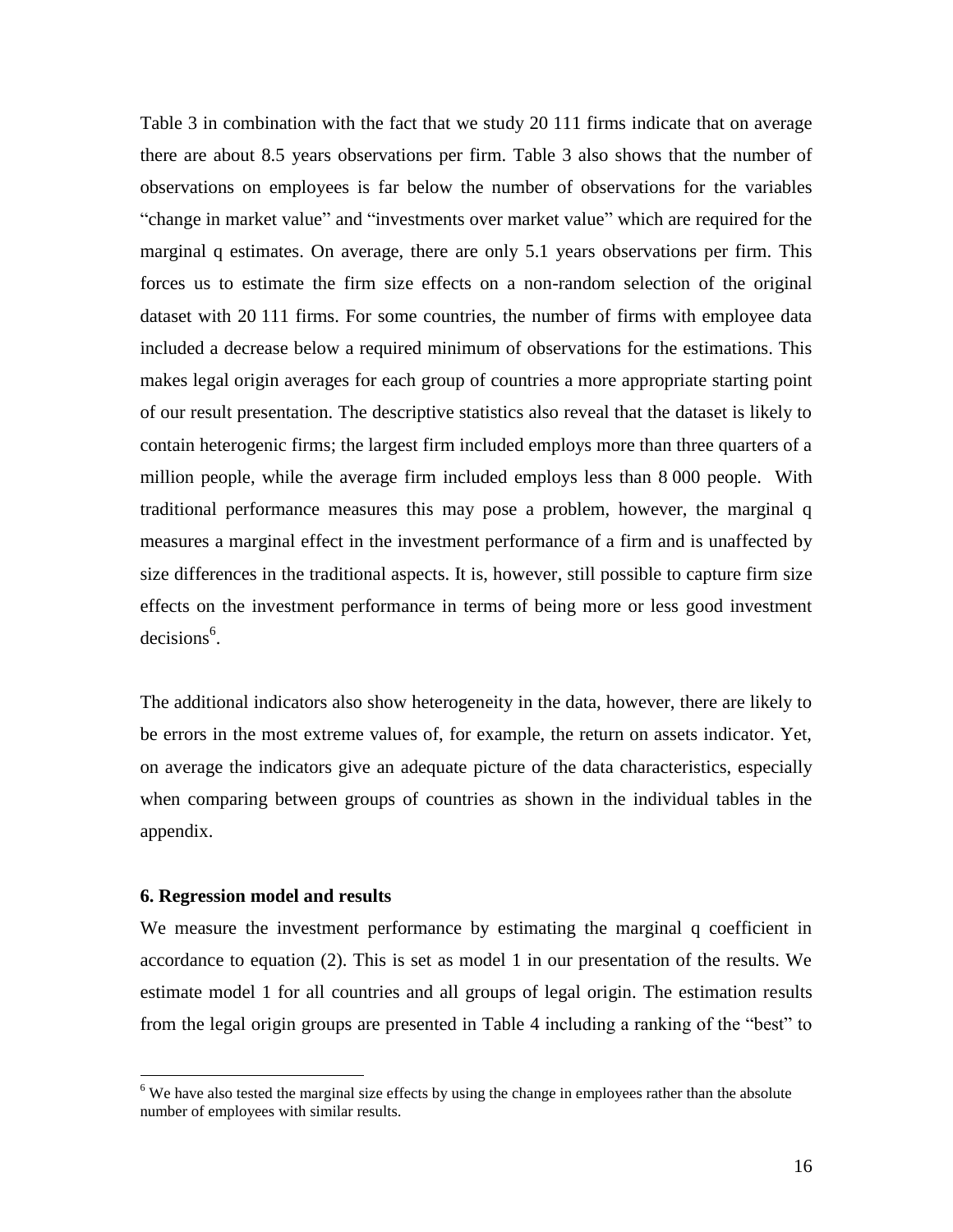"worst" investment performance. Our model 2 is very similar to model 1, but it also includes the size measure, namely the number of employees reported by the firm. The employee variable is integrated with the investments over market value variable for us to be able to estimate the marginal effect on investment performance from firm size.

$$
\frac{M_{it} - M_{i,t-1}}{M_{i,t-1}} = -\delta + \beta_1 \frac{I_{it}}{M_{i,t-1}} + \beta_2 \left( \text{Employee } \frac{I_{it}}{M_{i,t-1}} \right) + \beta_3 \left( \text{Employee } 2 \cdot \frac{I_{it}}{M_{i,t-1}} \right)
$$
\n(3)

Taking the derivative of (3) with respect to investments over market valuegives us an expression that can be used to test the second hypothesis of how an increase of firm size eventually affects investment performance:

$$
\frac{\partial \frac{M_{ii} - M_{i,t-1}}{M_{i,t-1}}}{\partial \frac{I_{it}}{M_{i,t-1}}} = \beta_1 + \beta_2 \cdot \text{Employees} + \beta_3 \cdot \text{Employees}^2 \tag{4}
$$

 $\beta_2 > 0$  and  $\beta_3 < 0$  depict a relationship with an initial positive effect that eventually turns into a negative effect on investment performance as the number of employees surpasses an efficiency threshold.

As the effect on investment valuation by the market from one additional employee is bound to be very small, we expect very small coefficients for our size effect variable. Therefore we express the results in terms of units of 10 000 employees. Hence, if the number of employees is increased by 10 000, the effect on investment performance is reflected in  $\beta_3$  < 0. Still, we are primarily interested in if the effect is positive or negative rather than the size of the effect specifically. The estimates are done on a panel data with fixed effects constraints and year dummies to remove year effects.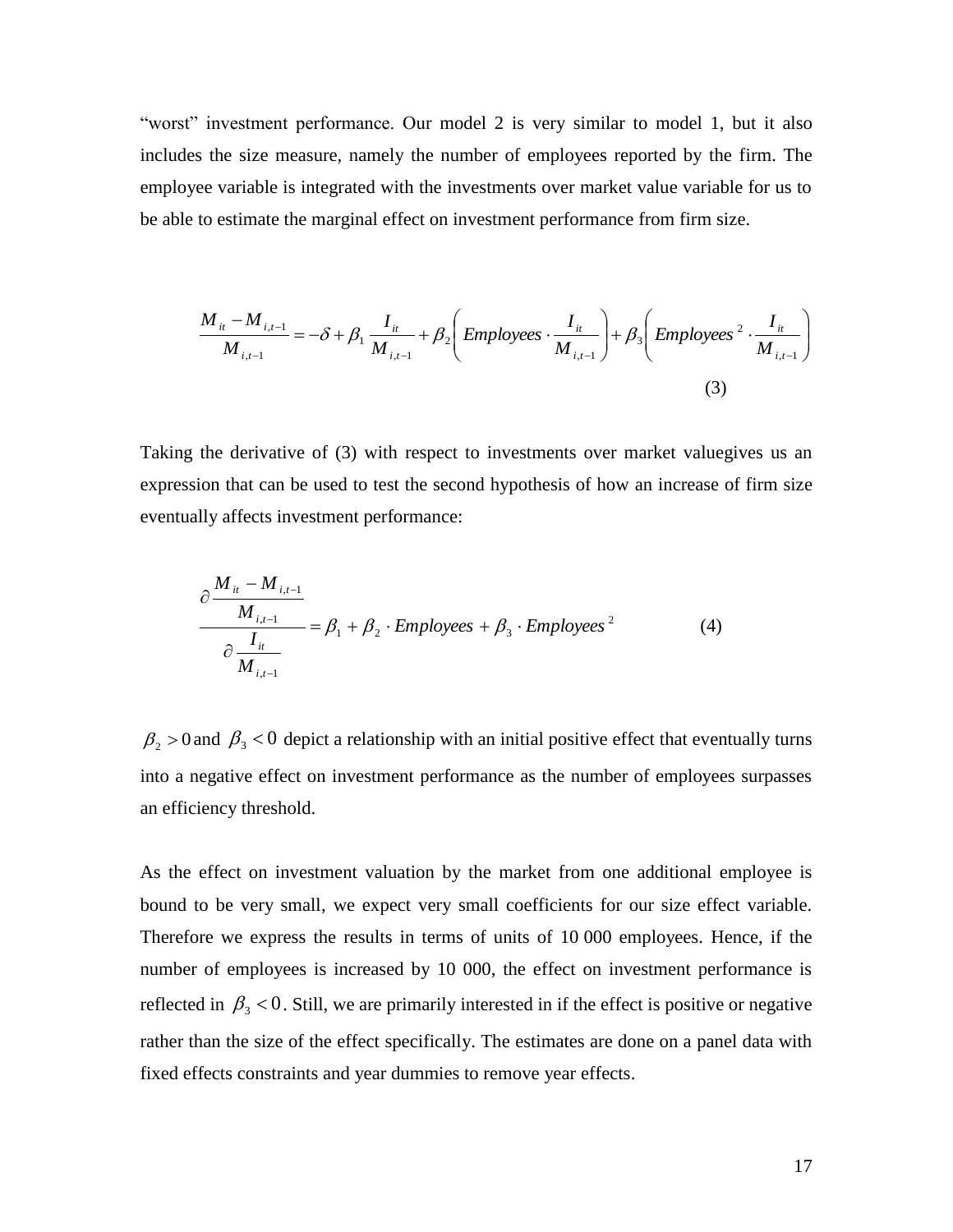|              | <b>Model 1</b>   |                           |                  | <b>Model 2</b>      |                           | Model 3          |                    |                                |                           |
|--------------|------------------|---------------------------|------------------|---------------------|---------------------------|------------------|--------------------|--------------------------------|---------------------------|
| Legal origin | qm<br>[std. err] | No. of<br>firms<br>(obs.) | qm<br>[std. err] | emp.<br>[std. err.] | No. of<br>firms<br>(obs.) | qm<br>[std. err] | emp.<br>[std. err] | emp <sup>2</sup><br>[std. err] | No. of<br>firms<br>(obs.) |
| Germanic,    | $0.768***$       | 5668                      | $0.728***$       | $0.025***$          | 4005                      | $0.724***$       | $0.055***$         | $-1.52E-07***$                 | 4005                      |
| Asian        | $[0.005]$ "      | (47108)                   | $[0.007]$ "      | [0.064]             | (31231)                   | $[0.007]$ "      | [0.011]            | $[4.32E-08]$                   | (31231)                   |
| Germanic,    | $0.759***$       | 6265                      | $0.732***$       | $0.013***$          | 4546                      | $0.728***$       | $0.035***$         | $-8.09E - 08$ ***              | 4556                      |
| all          | $[0.005]$ "      | (51948)                   | $[0.006]$ "      | [0.003]             | (34014)                   | $[0.006]$ "      | [0.007]            | $[2.20E-08]$                   | (34014)                   |
| Scandinavian | $0.754***$       | 549                       | $0.798***$       | 0.028               | 497                       | $0.790***$       | $0.078**$          | $-3.89E - 07**$                | 497                       |
|              | $[0.014]$ "      | (4515)                    | $[0.018]$ "      | [0.022]             | (3347)                    | $[0.019]$ "      | [0.033]            | $[1.94E-07]$                   | (3347)                    |
| Anglo Saxon  | $0.741***$       | 8969                      | $0.772***$       | $0.015***$          | 7700                      | $0.766***$       | $0.035***$         | $-8.14E-08***$                 | 7700                      |
|              | $[0.004]$ "      | (70351)                   | $[0.006]$ "      | [0.030]             | (46175)                   | $[0.006]$ "      | [0.005]            | $[1.61E-08]$                   | (46175)                   |
| French       | $0.713***$       | 2457                      | $0.762***$       | 0.005               | 1835                      | $0.755***$       | $0.015**$          | $-3.93E-08**$                  | 1835                      |
|              | $[0.007]$ "      | (19856)                   | $[0.012]$ "      | [0.035]             | (9645)                    | $[0.012]$ "      | [0.007]            | $[1.54E-08]$                   | (9645)                    |
| Germanic,    | $0.704***$       | 854                       | $0.676***$       | 0.007               | 758                       | $0.672***$       | $0.018*$           | $-3.54E-08$                    | 758                       |
| European     | $[0.012]$ "      | (7044)                    | $[0.018]$ "      | [0.006]             | (4398)                    | $[0.018]$ "      | [0.010]            | $[2.92E-08]$                   | (4398)                    |
| Socialist    | $0.699***$       | 1871                      | $0.836***$       | $-0.002$            | 368                       | $0.820***$       | $-0.005$           | $-4.07E-09$                    | 368                       |
|              | $[0.009]$ "      | (12863)                   | $[0.028]$ "      | [0.006]             | (1598)                    | $[0.033]$ "      | [0.012]            | $[5.28E-08]$                   | (1598)                    |

### **Table 4: FE estimation; legal origin groups, Model 1, 2 and 3 including its respective rank**

Standard errors are reported in brackets, \*\*\*, \*\* and \* indicates significance level of 1, 5 and 10 per cent respectively. "', " and ' indicate if the q estimate is significantly different from 1 on a 1, 5 and 10 per cent level respectively.

Our results show some very interesting tendencies. Compared to La Porta et al. [\(2002\)](#page-25-5) we find diverging results as the German legal origin seems to be superior over both other civil law countries and the Anglo Saxon legal origin. La Porta et al. [\(2002\)](#page-25-5) put the German legal origin below both the Anglo Saxon and Scandinavian legal origin. However, in our case is it mainly the Asian countries with a German legal origin that cause this superiority of investment performance. When we compare our results to those of Mueller [\(2006\)](#page-26-1) we find similar tendencies; the Asian countries with German legal systems are second to only the Anglo Saxon countries in his study. In addition, Mueller (2006) also estimates a relatively low marginal q for the European German legal origin countries, only surpassing the French legal origin countries. In our case, we also find that the Scandinavian legal origin countries have better investment performance than the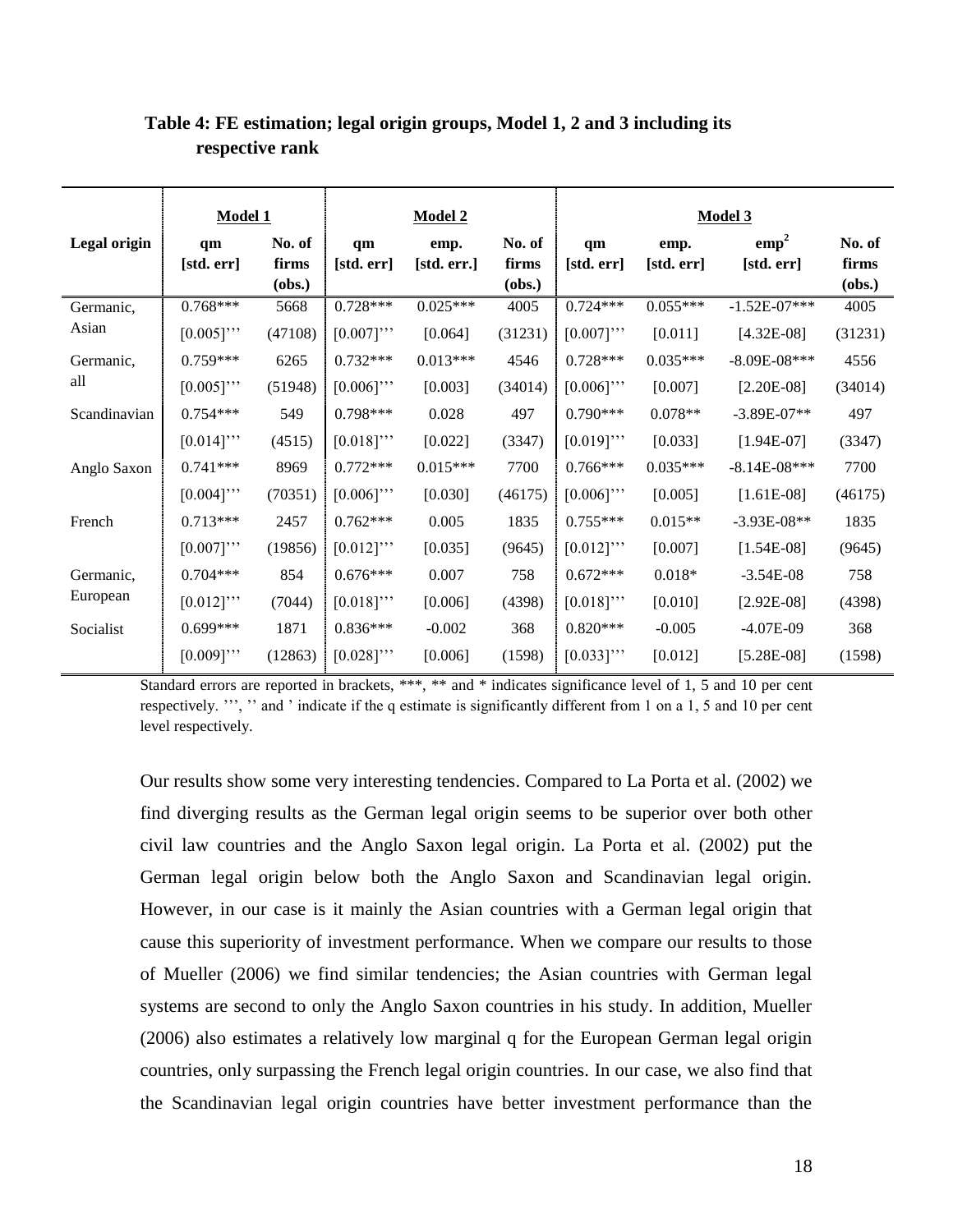Anglo Saxon countries. The old socialist countries have the lowest estimated marginal q, indicating the highest levels of "bad investments" made by their managers. These results are similar to those of Djankov et al. [\(2005\)](#page-25-17) who also investigate creditor rights around the world. All our estimates are significantly different from both zero and one<sup>7</sup> for the different legal origin groups. This makes us reject our hypothesis 1, at least on an average level since German legal origin and Scandinavian legal origin countries both have better investment performance than the Anglo Saxon legal origin countries.

Our investment performance estimates for each legal origin group show that the ranking of property right protection and effects on firm performance can be questioned. Yet, much of the results are likely to be explained by differences within each group. The Anglo Saxon group includes such diverse economies, both in terms of economic development and size as well as number of firms, as the US and Nigeria. The French legal origin countries show similar variety in countries included; both Belgium and Columbia are represented in this group. The German legal origin countries show slightly more homogeneity and the Scandinavian countries can be considered to be very similar in comparison. Mueller [\(2003\)](#page-25-18) takes note of these in-group differences also and concludes that legal institutions are not the sole determinant of country differences of, for example, external capital markets. In light of this, we divide each group into the countries included for a more detailed pattern to be revealed. To illustrate the variance within each legal origin group we present the marginal q estimates graphically for each country. The full, numerical estimates are presented in the appendix.

The Anglo Saxon countries reveal some interesting characteristics of the heterogeneous group of common law countries. Each country's separate marginal q is presented in comparison to the average marginal q estimated for the whole group of Anglo Saxon countries. The Anglo Saxon country estimates are presented in Graph 1.

 $<sup>7</sup>$  If the estimate is not significantly different from one, it is not possible to determine if the investments</sup> decisions made are actually projects with NPV:s below zero.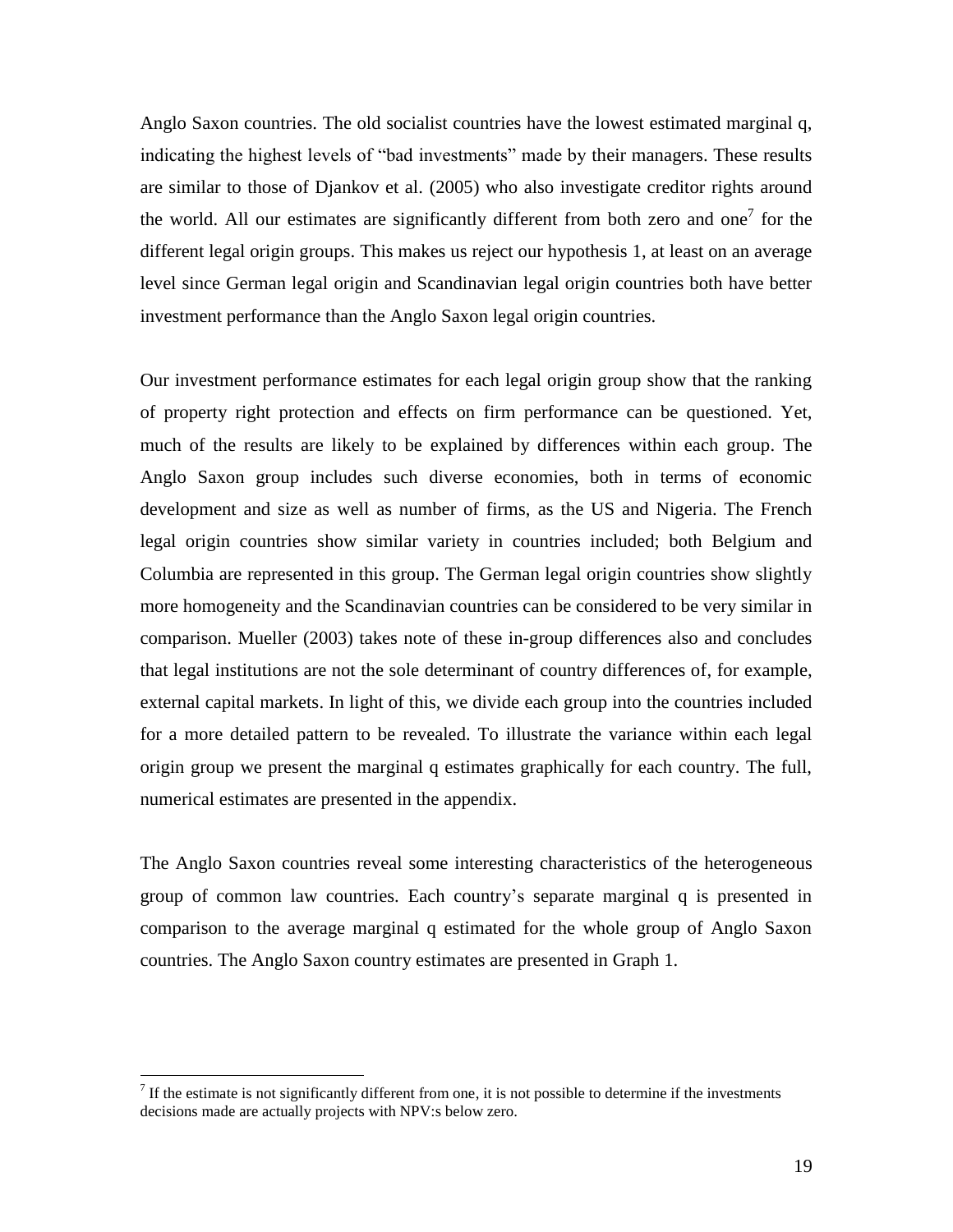**Graph 1: Anglo Saxon legal origin country estimates of investor performance, fixed effects Model 1**



The Anglo Saxon average estimated marginal q without the employee variable is represented by the line at 0.741 and with the standard deviation of 0.004. The uneven distribution of firms from each country is likely to affect the results, making comparisons within the group more complicated. When checking the robustness of the average marginal q for the Anglo Saxon countries, regardless of number of firms from each country included, the standard deviation increases to 0.097. This allows for a larger group of countries to be "representative" for the average marginal q estimated for the Anglo Saxon legal origin group. However, it is still notable that Great Britain is still well below the average marginal q. This is both surprising and difficult to interpret as most previous studies tend to place Great Britain at a much higher level.

Not surprisingly, the Scandinavian legal origin countries show higher levels of homogeneity in graph 2.

**Graph 2: Scandinavian legal origin country estimates of investor performance, fixed effects Model 1**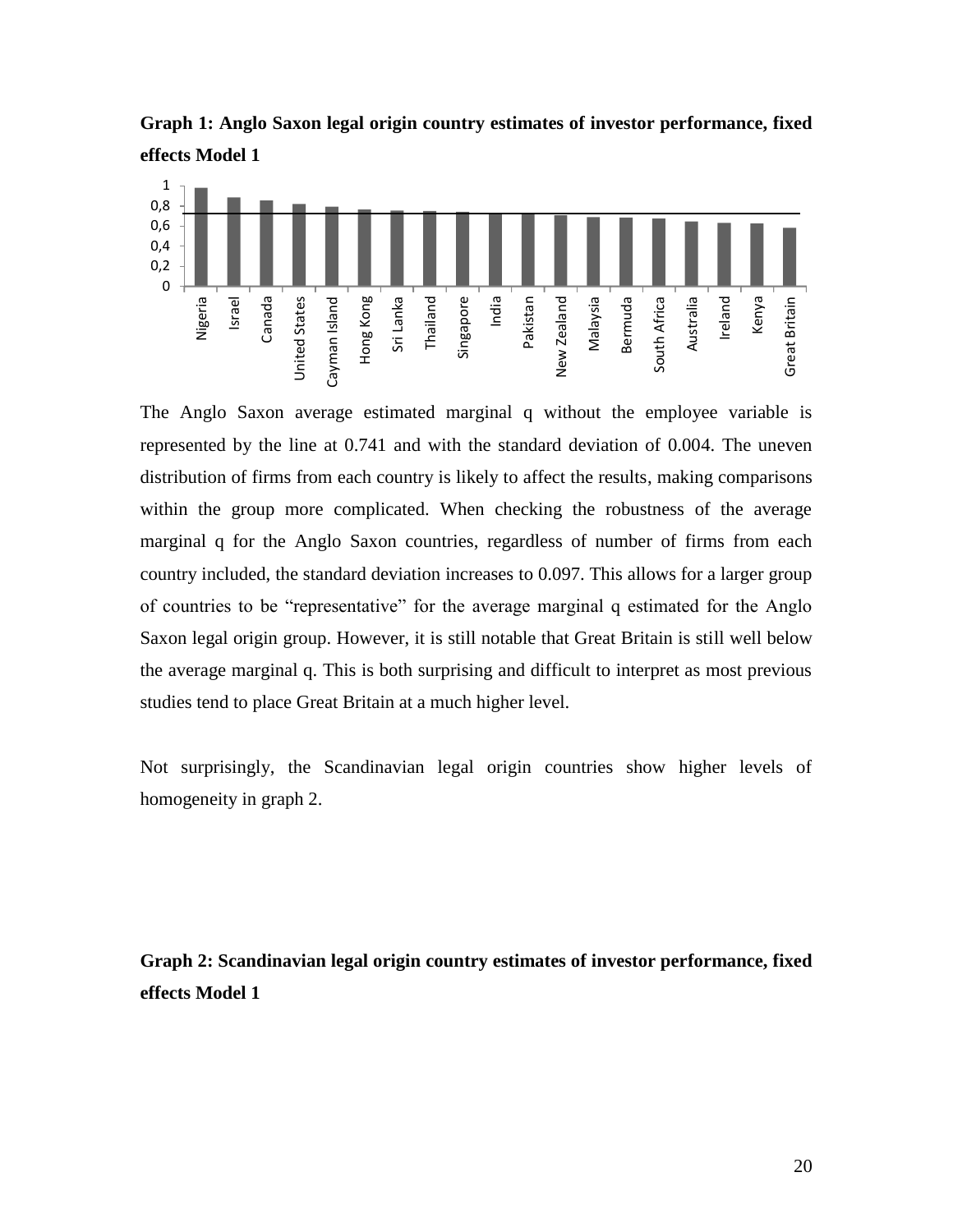

The Scandinavian average estimated marginal q without the employee variable is represented by the line at 0.754. The low number of countries included makes standard deviation from the average marginal q less interesting. Nevertheless, the standard deviation, regardless of number of firms included from each country, is around 0.07. The Swedish estimates are lower than those of for example Bjuggren and Wiberg [\(2008\)](#page-25-16) or Mueller [\(2003\)](#page-25-18). This may be explained by differences in firms included in the dataset as well as the time periods that are studied<sup>8</sup>.

Even though there are obvious differences between Asian and European German legal origin, which is, as mentioned, also noted by Mueller [\(2006\)](#page-26-1), the differences are more subtle when illustrated as in graph 3.



**Graph 3: German country legal origin estimates of investor performance, fixed effects Model 1**

<sup>&</sup>lt;sup>8</sup> If the time series in the panel includes both economic expanse and recession periods differences in estimated average marginal q:s for countries, it should be explained with some more fundamental change in economic behavior. In our case, a lower estimated marginal q is more likely to be the effect of an underestimation of the investments done by the firm as information on R&D and advertising is very sparse or non-existing for several of the firms included. This may have a negative influence on the marginal q estimates.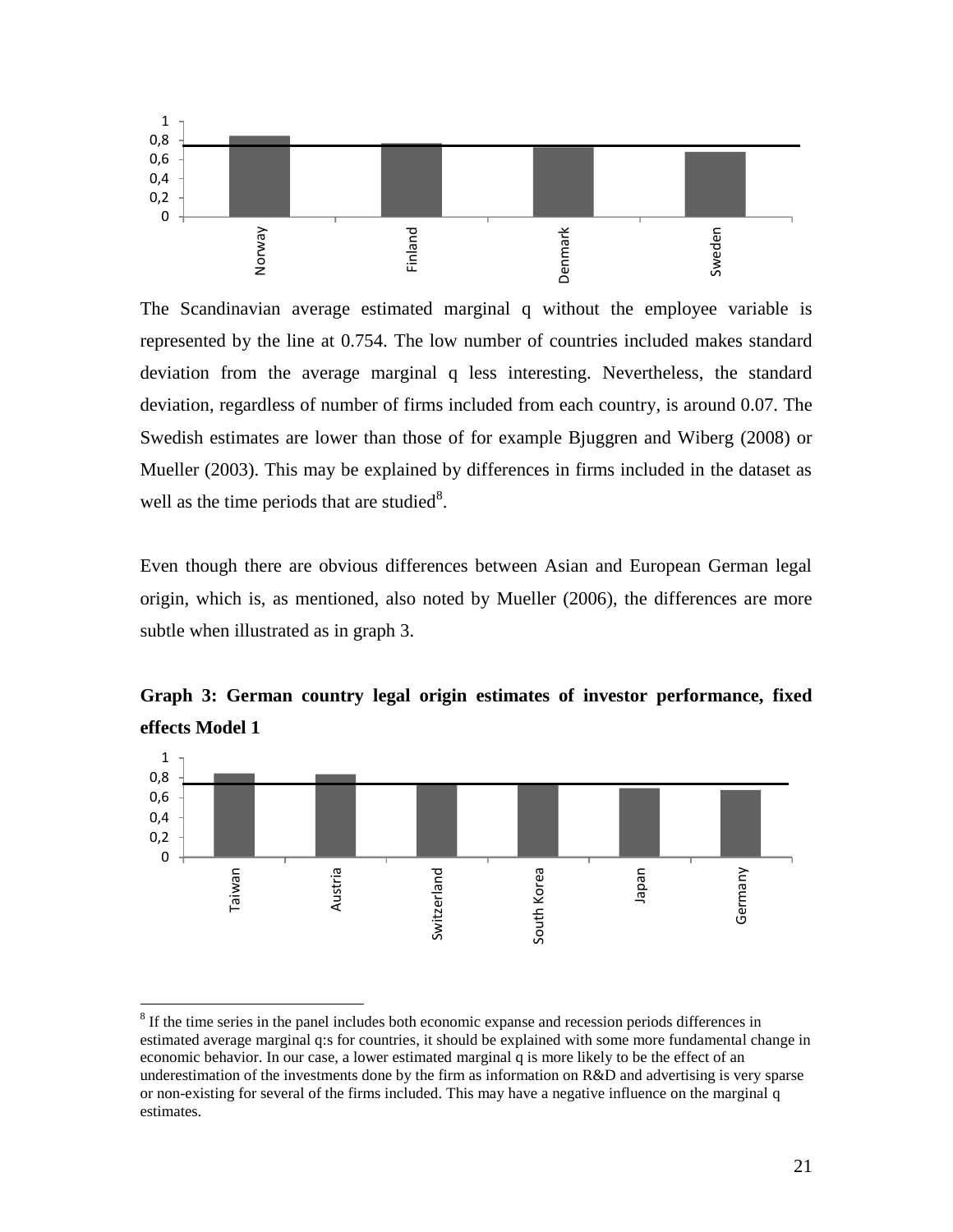The German average estimated marginal q without the employee variable is represented by the line at 0.759. The group appears to be fairly homogenous, but the number of firms included for each country differs substantially. In this context, the Austrian economy is considerably smaller than that of Japan or South Korea. Still, most of the results are in line with previous studies.

The French legal origin countries again show large heterogeneous tendencies as the group includes disparate countries as Egypt and Chile. Here it is clear that other factors than legal institutions are of significant importance when explaining investor performance and firm size.



**Graph 4: French country legal origin estimates of investor performance, fixed effects Model 1**

The French average estimated marginal q without the employee variable is represented by the line at 0.713 and the standard deviation is around 0.11. It is not very surprising that most of the countries outside of the standard deviation interval around the average marginal q are those countries with very few firms and not very developed economies. It is, however, quite unanticipated that four out of four PIGS countries (Portugal, Italy, Greece and Spain) are all above the average marginal q for the French origin countries.

The least reliable data is that of the old socialist countries. For natural reasons the data is not always available for longer time periods and when available, the data tends to include some obvious errors. Nevertheless, graph 5 illustrates the individual country marginal q:s and the average marginal q for all old socialist countries.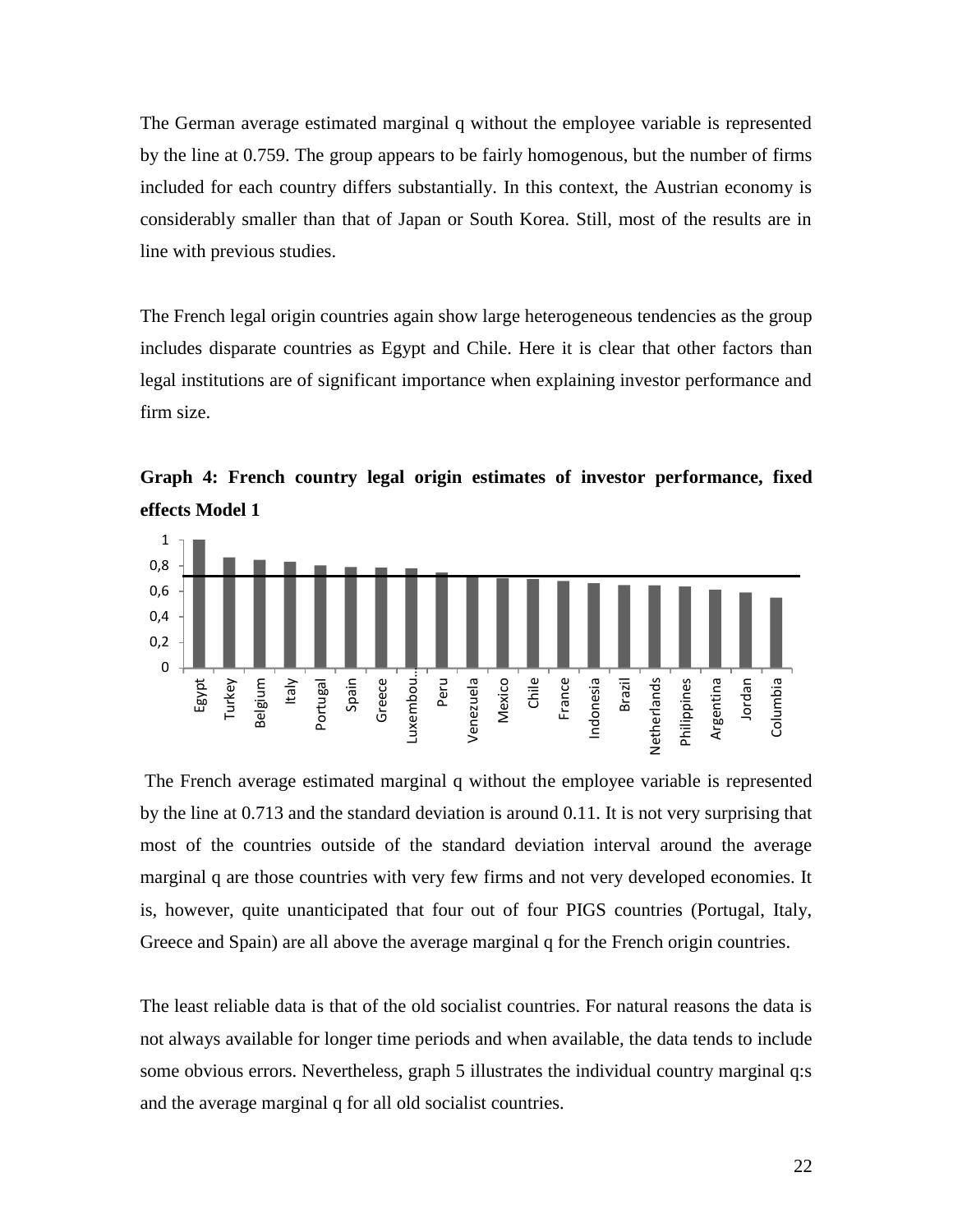



The old socialist average estimated marginal q without the employee variable is represented by the line at 0.699. Most noteworthy is the much lower marginal q estimates for Croatia and Hungary compared to the other countries in the group. China is by far the largest country in the group in terms of number of firms included (1461 firms out of 1871 in total) and is likely to be driving the result to a high degree.

#### **6.1 Endogeneity and multicollinearity issues**

The formulation of the marginal q measure in equation (2) raises questions about possible endogeneity. However, on a theoretical level such endogeneity is less likely to happen as Gugler et al. [\(2008\)](#page-25-19) explain it to be managers who choose investment projects rather than investment projects that choose managers. In our case we focus on managers' investment performance around the world in general and investment in number of employees and firm size explicitly. Similar to the discussion by Gugler et al. it is more likely that managers choose the number of employees rather than the employees choose their managers (even though such choices may appear in firms owned by its employees, rare as they may be). A second issue of endogeneity may arise when using panel data as we do. However, this is most likely when exogenous variables are used in combination with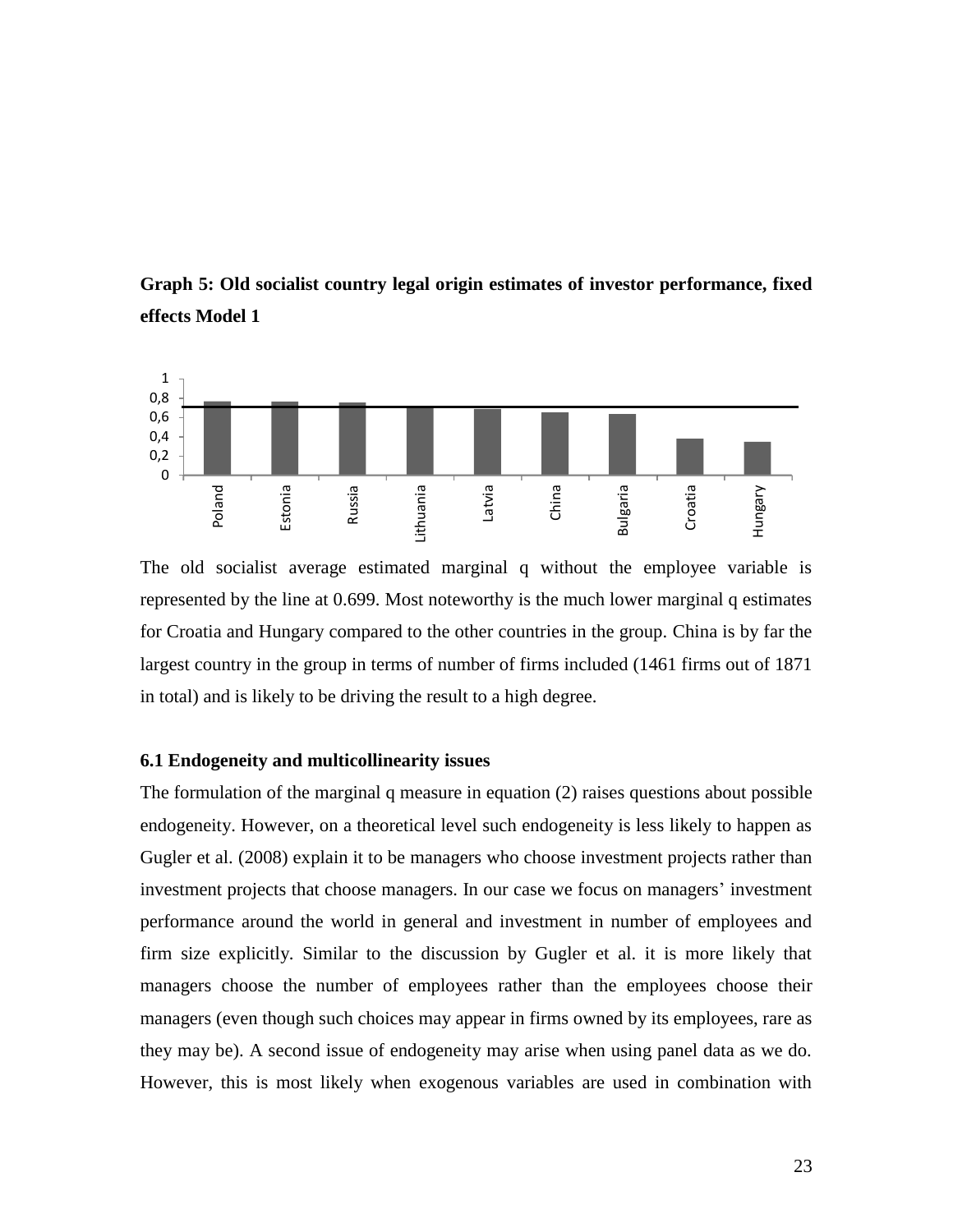lagged values of the dependent variable. The way we have formulated our model, potential problems with endogeneity due to lagged variables should be kept to a minimum.

The way model 3 is expressed, concerns about multicollinearity are natural to arise. However, as the number of observations grows, the issues of multicollinearity decrease by default. Therefore, the results for model 3 are still trustworthy to some extent, at least for the groups of countries with many observations included. The relatively low number of observations may explain the non-significance of the squared employees parameter in model 3 for European German- and old socialist legal origin countries. These issues become more apparent when looking at the model 3 estimation results on a country level. In a greater aspect, model 3 does, however, support the assumption of optimal firm size and non-linearity as there is an initial positive effect on investment performance since the number of employees increase but the effect becomes negative for the squared employees parameter.

#### **7. Conclusion**

We studied the effects on investment performance from legal origin and firm size in 58 countries around the world. In line with earlier research we expected to find worse investment performance in countries with civil law systems (German, French and Scandinavian legal origin) than in common law countries. We also expected to find a more negative effect on investment performance from firm size in terms of number of employees.

Surprisingly we found that the firms in the common law countries in our dataset generally have a lower level of investment performance compared to the civil law countries. This could be an indication of an evolutionary process where civil law countries have improved their corporate governance system in relation to common law countries during the last decades However, on a country specific level, these results are more ambiguous. We also find that there is a negative effect from firm size in terms of number of employees on investment performance after a threshold has been passed. This result is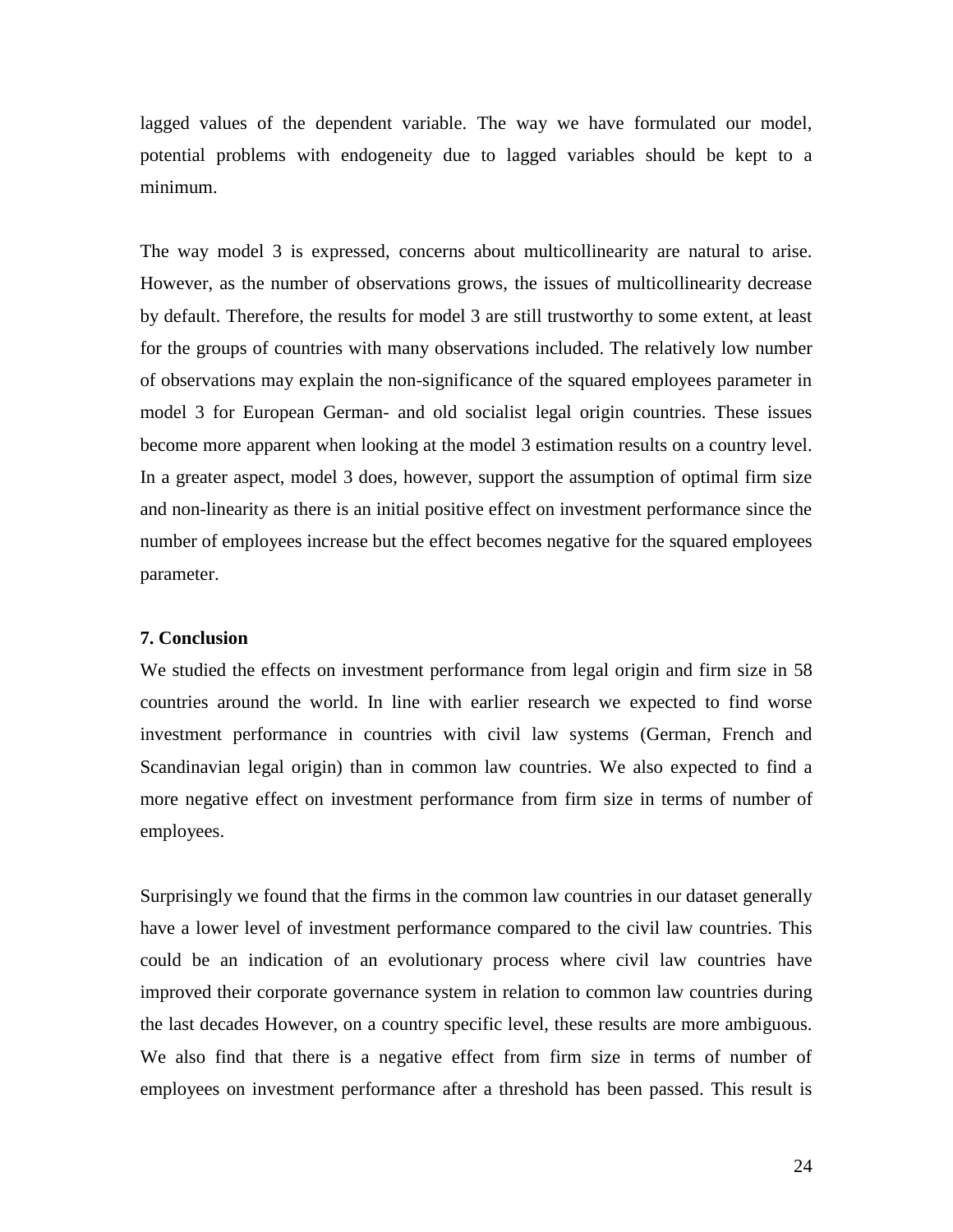interesting in the light of the theory of the firm. In textbooks, a crucial assumption is that there is a limit to firm size beyond which efficiency is compromised. Increasing control and coordination costs due to complexity has been advanced as an explanation. Our results give support to such a view of the firm.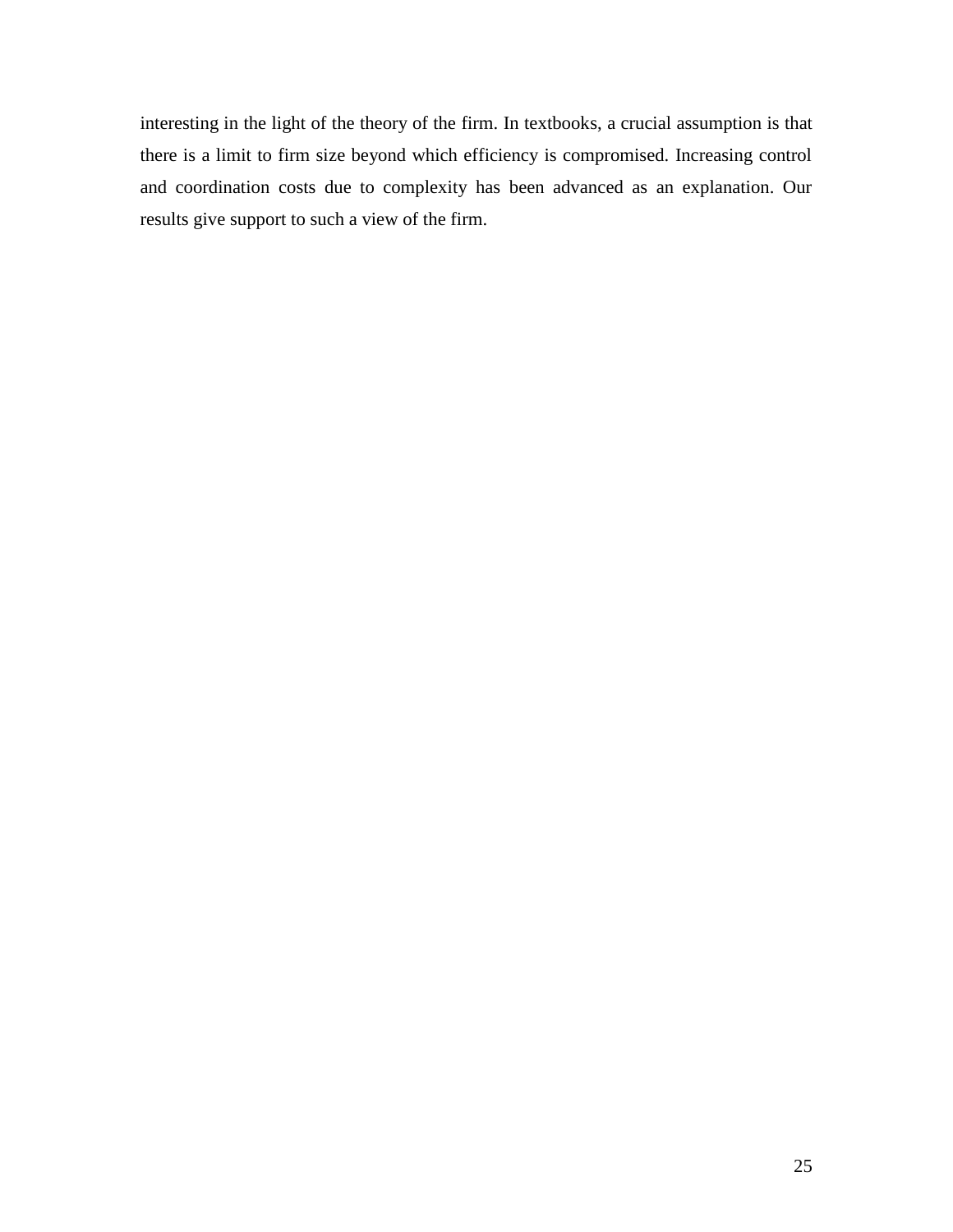#### **List of References**

- <span id="page-25-3"></span>Bennedsen, M., & Nielsen, K. M. (2010). Incentive and entrenchment effects in European ownership. *Journal of Banking & Finance, 34*(9), 2212-2229.
- <span id="page-25-4"></span>Berle, A., & Means, G. (1932). The Modern Corporation and Private Property. *McMillian, New York, NY*.
- <span id="page-25-16"></span>Bjuggren, P. O., & Wiberg, D. (2008). Industry specific effects in investment performance and valuation of firms. *Empirica, 35*(3), 279-291.
- <span id="page-25-2"></span>Coase, R. H. (1937). The Nature of the Firm. *Economica, 4*(16).
- <span id="page-25-17"></span>Djankov, S., McLiesh, C., & Shleifer, A. (2005). Private credit in 129 countries: National Bureau of Economic Research.
- <span id="page-25-14"></span>Eklund, J. (2008). *Coporate Governance, Private Property and Investment.* Jönköping International Business School.
- <span id="page-25-1"></span>Fagernas, S., Sarkar, P., & Singh, A. (2008). Legal origin, shareholder protection and the stock market: new challenges from time series analysis. *The Economics of Corporate Governance and Mergers*, 20.
- <span id="page-25-11"></span>Grossman, S. J., & Hart, O. D. (1986). The costs and benefits of ownership: A theory of vertical and lateral integration. *The Journal of Political Economy*, 691-719.
- <span id="page-25-6"></span>Gugler, K., Mueller, D. C., & Burcin Yurtoglu, B. (2003). The Impact of Corporate Governance on Investment Returns in Developed and Developing Countries\*. *The Economic Journal, 113*(491), 511-539.
- <span id="page-25-15"></span>Gugler, K., Mueller, D. C., & Yurtoglu, B. B. (2002). Separating the Wealth and Entrenchment Effects of Insider Ownership on Investment Performance. *University of Vienna, Department of Economics*.
- <span id="page-25-7"></span>Gugler, K., Mueller, D. C., & Yurtoglu, B. B. (2004). Corporate Governance and the Returns on Investment\*. *The Journal of Law and Economics, 47*(2), 589-633.
- <span id="page-25-19"></span>Gugler, K., Mueller, D. C., & Yurtoglu, B. B. (2008). Insider ownership, ownership concentration and investment performance: An international comparison. *Journal of Corporate Finance, 14*(5), 688-705.
- <span id="page-25-8"></span>Gugler, K., & Yurtoglu, B. B. (2003). Average q, marginal q, and the relation between ownership and performance. *Economics Letters, 78*(3), 379-384.
- <span id="page-25-12"></span>Hart, O., & Moore, J. (1990). Property Rights and the Nature of the Firm. *Journal of political economy*, 1119-1158.
- <span id="page-25-13"></span>Jensen, M. C., & Meckling, W. H. (1976). Theory of the Firm: Managerial Behavior, Agency Costs and Ownership Structure.
- <span id="page-25-10"></span>Kaldor, N. (1934). The Equilibrium of the Firm. *The Economic Journal, 44*(173), 60-76.
- La Porta, R., Lopez-de-Silanes, F., & Shleifer, A. (1999). Corporate Ownership around the World. *The Journal of Finance, 54*(2), 471-517.
- <span id="page-25-9"></span>La Porta, R., Lopez-de-Silanes, F., & Shleifer, A. (2008). The economic consequences of legal origins. *Journal of economic literature, 46*(2), 285-332.
- <span id="page-25-5"></span>La Porta, R., Lopez-de-Silanes, F., Shleifer, A., & Vishny, R. (2002). Investor Protection and Corporate Valuation. *The Journal of Finance, 57*(3), 1147-1170.
- <span id="page-25-0"></span>La Porta, R., Lopez-de-Silanes, F., Shleifer, A., & Vishny, R. W. (1998). Law and Finance. *The Journal of Political Economy, 106*(6), 1113-1155.
- <span id="page-25-18"></span>Mueller, D. (2003). *The Corporation-Investment, Mergers, and Growth*. London: Routledge.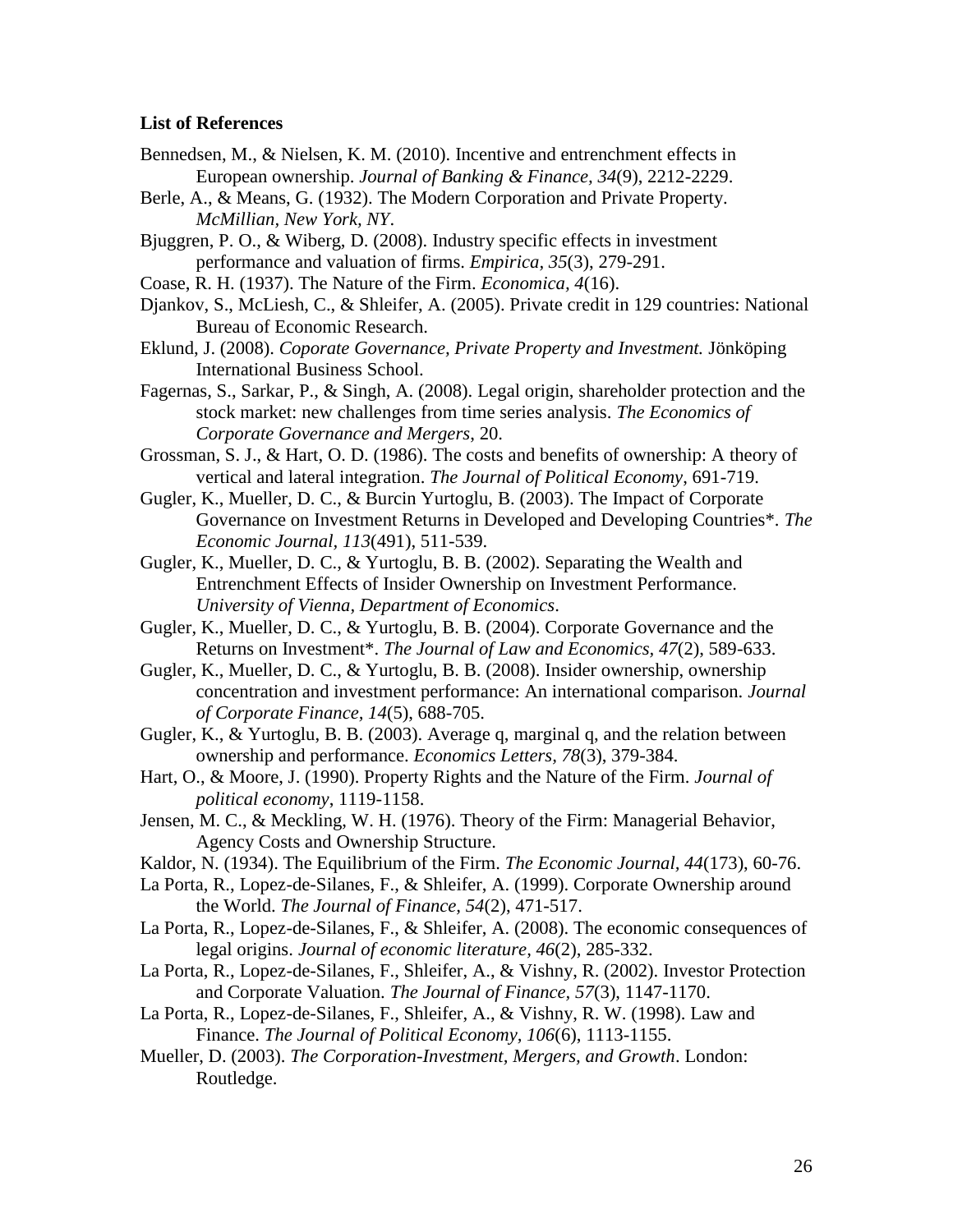- <span id="page-26-1"></span>Mueller, D. C. (2006). The Anglo-Saxon Approach to Corporate Governance and its Applicability to Emerging Markets. *Corporate Governance: An International Review, 14*(4), 207-219.
- <span id="page-26-8"></span>Mueller, D. C., & Reardon, E. A. (1993). Rates of Return on Corporate Investment. *Southern Economic Journal, 60*(2).
- <span id="page-26-7"></span>Rajan, R. G., & Zingales, L. (1998). Power in a Theory of the Firm. *The Quarterly Journal of Economics, 113*(2), 387.
- <span id="page-26-3"></span>Spamann, H. (2010). The "antidirector rights index" revisited. *Review of Financial Studies, 23*(2), 467.
- <span id="page-26-9"></span>Wiberg, D. (2008). Institutional Ownership–The Anonymous Capital. *JIBS Dissertation Series, 48*.
- <span id="page-26-0"></span>Williamson, O. E. (1963). Managerial Discretion and Business Behavior. *The American Economic Review, 53*(5), 1032-1057.
- <span id="page-26-4"></span>Williamson, O. E. (1975). Markets and hierarchies, analysis and antitrust implications.
- <span id="page-26-5"></span>Williamson, O. E. (1985). The Economic Institutions of Capitalism (1985) New York: Free Press.
- <span id="page-26-6"></span>Williamson, O. E. (1988). Corporate Finance and Corporate Governance. *The Journal of Finance, 43*(3), 567-591.
- <span id="page-26-2"></span>Williamson, O. E. (2000). The new institutional economics: taking stock, looking ahead. *Journal of economic literature*, 595-613.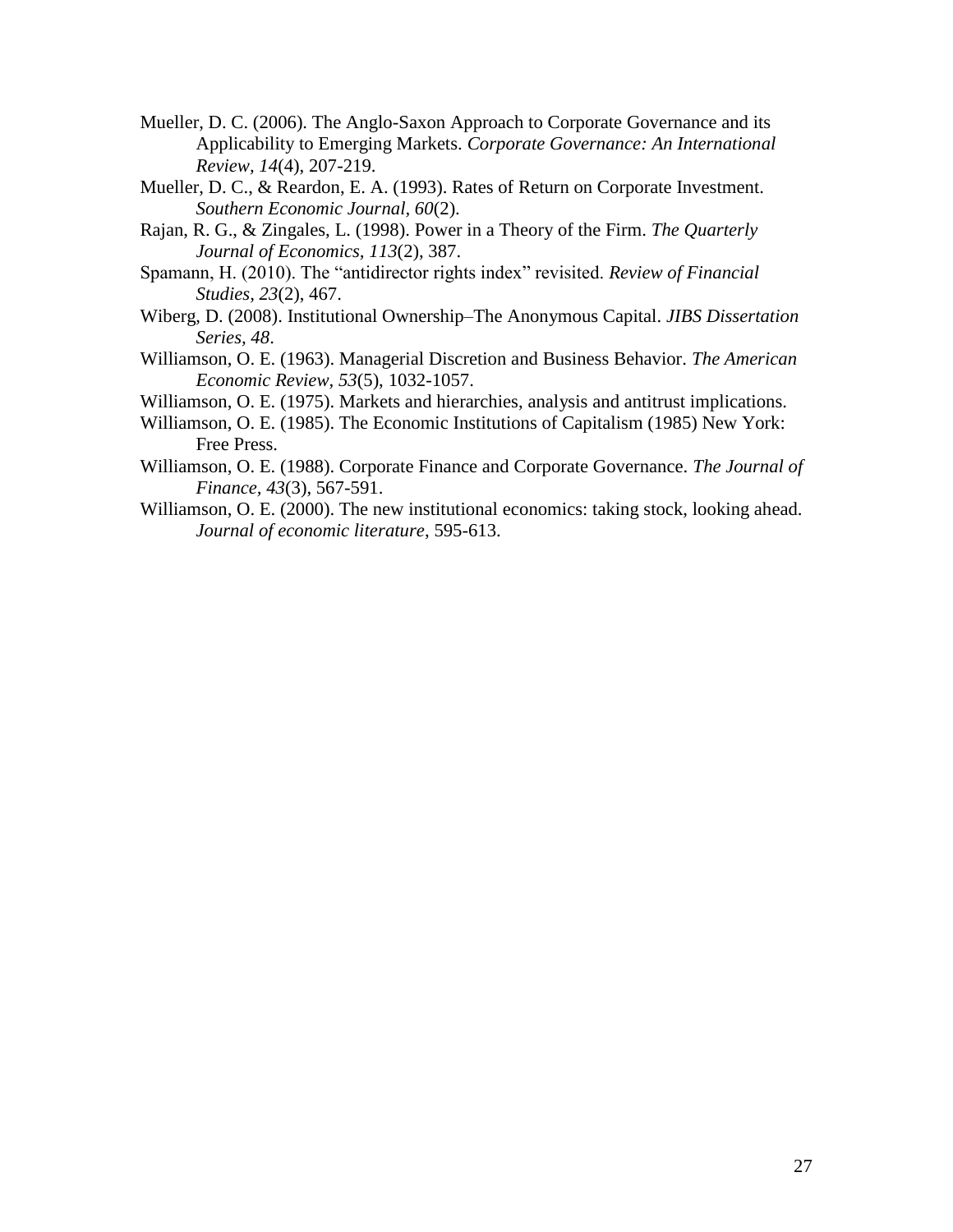| Appendix 1: Descriptive statistics for each type of legal origin |  |  |  |  |  |
|------------------------------------------------------------------|--|--|--|--|--|
|------------------------------------------------------------------|--|--|--|--|--|

| <b>Variable</b>              | <b>Observations</b> | <b>Mean</b>   | Std. Dev. | Min         | Max      |
|------------------------------|---------------------|---------------|-----------|-------------|----------|
| It                           | 70 351              | 367.84        | 2099.03   | $-14590.14$ | 97 307.8 |
| $(Mt- Mt-1)/Mt-1$            | 70 351              | 0.15          | 0.51      | $-0.95$     | 3.83     |
| It/ $Mt-1$                   | 70 351              | 0.26          | 0.44      | $-1.88$     | 3.71     |
| Employees                    | 46 175              | 8912.51       | 29317.52  | $\Omega$    | 758 800  |
| <b>Additional indicators</b> |                     |               |           |             |          |
| <b>ROTA</b>                  | 69 430              | 1.89          | 16.32993  | $-54.49$    | 78.91    |
| <b>Sales</b>                 | 62486               | 1 890.6       | 10 202.36 | $-386.00$   | 458 361  |
| Assets                       | 69 859              | 2 3 6 1 . 7 5 | 13853.95  | $\Omega$    | 797 769  |
| Debt                         | 67 688              | 724.09        | 6 295.14  | $\theta$    | 523 762  |

**Table A1: Descriptive statistics Anglo Saxon legal origin, in millions of US dollar**

|  |  |  | Table A2: Descriptive statistics Scandinavian legal origin, in millions of US dollar |  |
|--|--|--|--------------------------------------------------------------------------------------|--|
|  |  |  |                                                                                      |  |

| <b>Variable</b>              | <b>Observations</b> | <b>Mean</b> | Std. Dev.     | Min        | <b>Max</b> |
|------------------------------|---------------------|-------------|---------------|------------|------------|
| It                           | 4 5 1 5             | 287.91      | 1 146.21      | $-3452.70$ | 34 215.86  |
| $(Mt- Mt-1)/Mt-1$            | 4 5 1 5             | 0.15        | 0.47          | $-0.99$    | 3.04       |
| It/ $Mt-1$                   | 4 5 1 5             | 0.22        | 0.39          | $-1.69$    | 3.15       |
| Employees                    | 3 3 4 7             | 6 508.94    | 17916.35      |            | 280 000    |
| <b>Additional indicators</b> |                     |             |               |            |            |
| <b>ROTA</b>                  | 4 4 6 9             | 2.31        | 12.53         | $-25.07$   | 50.69      |
| <b>Sales</b>                 | 4 0 2 8             | 1 738.40    | 5 7 5 0 . 1 3 | $\theta$   | 117 104.5  |
| Assets                       | 4 4 8 6             | 2 006.02    | 6448.79       | $\theta$   | 110 604.3  |
| Debt                         | 4 3 9 5             | 531.21      | 1 636.83      | $\theta$   | 29 899.53  |

## **Table A3: Descriptive statistics European German legal origin, in millions of US dollar**

| <b>Variable</b>              | <b>Observations</b> | Mean          | Std. Dev.     | Min        | Max       |
|------------------------------|---------------------|---------------|---------------|------------|-----------|
| It                           | 7 044               | 570.31        | 2 9 6 4 . 6 9 | $-6698.75$ | 67 582.52 |
| $(Mt- Mt-1)/Mt-1$            | 7 044               | 0.11          | 0.45          | $-0.98$    | 3.10      |
| $It/Mt-1$                    | 7 044               | 0.20          | .39           | $-1.74$    | 3.11      |
| Employees                    | 4 3 9 8             | 14 163.14     | 47 788.31     | 0          | 520 112   |
| <b>Additional indicators</b> |                     |               |               |            |           |
| <b>ROTA</b>                  | 6934                | 1.20          | 12.12         | $-24.21$   | 92.33     |
| Sales                        | 6 1 1 3             | 3 3 3 2 . 6 3 | 12 902.98     | $\theta$   | 19 0370.7 |
| Assets                       | 5977                | 1 350.54      | 6 5 9 1 . 1 8 | 2.10       | 123 318   |
| <b>Debt</b>                  | 6 7 4 9             | 1 1 3 7 . 9 4 | 6 2 5 4 1 7   | $\theta$   | 104 106.6 |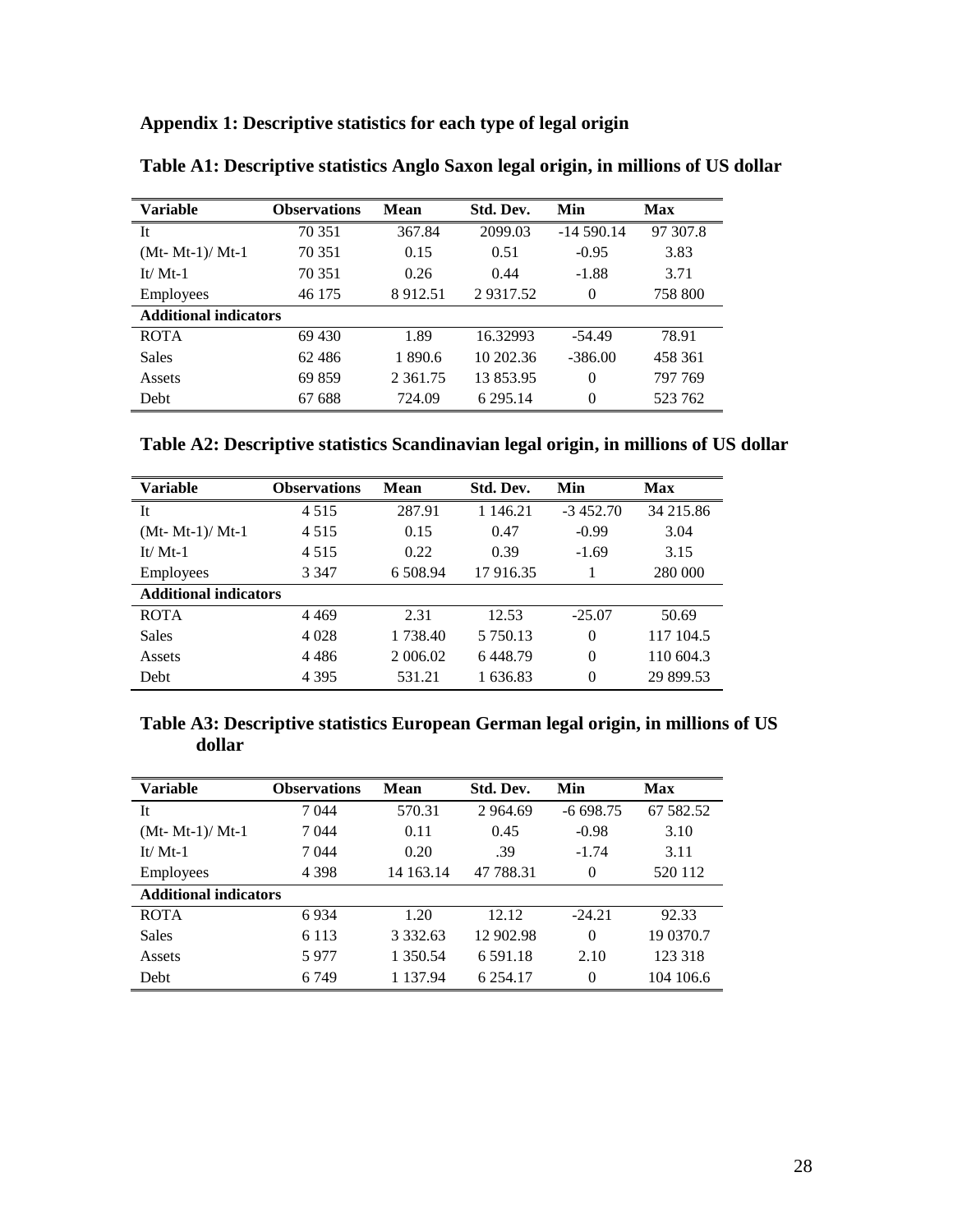| <b>Variable</b>              | <b>Observations</b> | Mean          | Std. Dev.     | Min        | Max       |
|------------------------------|---------------------|---------------|---------------|------------|-----------|
| It                           | 44 904              | 241.19        | 1 295.44      | $-6084.59$ | 54 760.94 |
| $(Mt- Mt-1)/Mt-1$            | 44 904              | 0.10          | 0.42          | $-0.94$    | 3.16      |
| It/ $Mt-1$                   | 44 904              | 0.37          | 0.38          | $-1.67$    | 4.11      |
| Employees                    | 29 616              | 3 7 7 8 . 2 8 | 15 456.58     | 4          | 384 586   |
| <b>Additional indicators</b> |                     |               |               |            |           |
| <b>ROTA</b>                  | 44 766              | 1.76          | 7.858         | $-21.11$   | 18.20     |
| <b>Sales</b>                 | 43 574              | 1 504.73      | 7 181.35      | $\theta$   | 254 962.7 |
| Assets                       | 44 822              | 1 623.47      | 7978.58       | $\theta$   | 374 233.6 |
| Debt                         | 44 695              | 498.13        | 3 0 2 1 . 9 5 | $\theta$   | 154 301.4 |

**Table A4: Descriptive statistics Asian German legal origin, in millions of US dollar**

| <b>Variable</b>              | <b>Observations</b> | <b>Mean</b> | Std. Dev.   | Min        | <b>Max</b> |
|------------------------------|---------------------|-------------|-------------|------------|------------|
| It                           | 51 948              | 285.48      | 1 627.13    | $-6698.75$ | 67 582.52  |
| $(Mt- Mt-1)/Mt-1$            | 51 948              | 0.10        | 0.42        | $-0.98$    | 3.16       |
| It/ $Mt-1$                   | 51 948              | 0.35        | 0.39        | $-1.74$    | 4.11       |
| Employees                    | 34 014              | 5 121.04    | 22 702.04   | $\theta$   | 520 112    |
| <b>Additional indicators</b> |                     |             |             |            |            |
| <b>ROTA</b>                  | 51 700              | 1.68        | 8.55        | $-24.21$   | 92.32      |
| <b>Sales</b>                 | 49 687              | 1 729.61    | 8 1 2 8 1 8 | $\theta$   | 254 962.7  |
| Assets                       | 50 799              | 1 591.36    | 7828.55     | $\theta$   | 374 233.6  |
| Debt                         | 51 444              | 582.06      | 3 620.99    | $\theta$   | 154 301.4  |

| Table A6: Descriptive statistics French legal origin, in millions of US dollar |  |  |  |  |
|--------------------------------------------------------------------------------|--|--|--|--|
|                                                                                |  |  |  |  |

| Variable                     | <b>Observations</b> | Mean        | Std. Dev.     | Min         | <b>Max</b> |
|------------------------------|---------------------|-------------|---------------|-------------|------------|
| It                           | 19856               | 401.17      | 2 171.43      | $-21897.29$ | 101 099.2  |
| $(Mt- Mt-1)/Mt-1$            | 19 856              | 0.14        | 0.48          | $-0.99$     | 3.17       |
| $It/Mt-1$                    | 19856               | 0.24        | 0.41          | $-1.71$     | 3.72       |
| Employees                    | 9645                | 12 481.42   | 36 352.13     | 0           | 583 830    |
| <b>Additional indicators</b> |                     |             |               |             |            |
| <b>ROTA</b>                  | 19 538              | 2.33        | 16.54         | $-1649.62$  | 174.35     |
| <b>Sales</b>                 | 17 29 5             | 2 2 4 8 .73 | 8 8 3 1 . 2 4 | $-1.069$    | 235 769.5  |
| Assets                       | 19 579              | 3 247.04    | 13 658.41     | $\theta$    | 353 174.6  |
| Debt                         | 19 027              | 1 042.22    | 4 790.85      | $\Omega$    | 228 124.4  |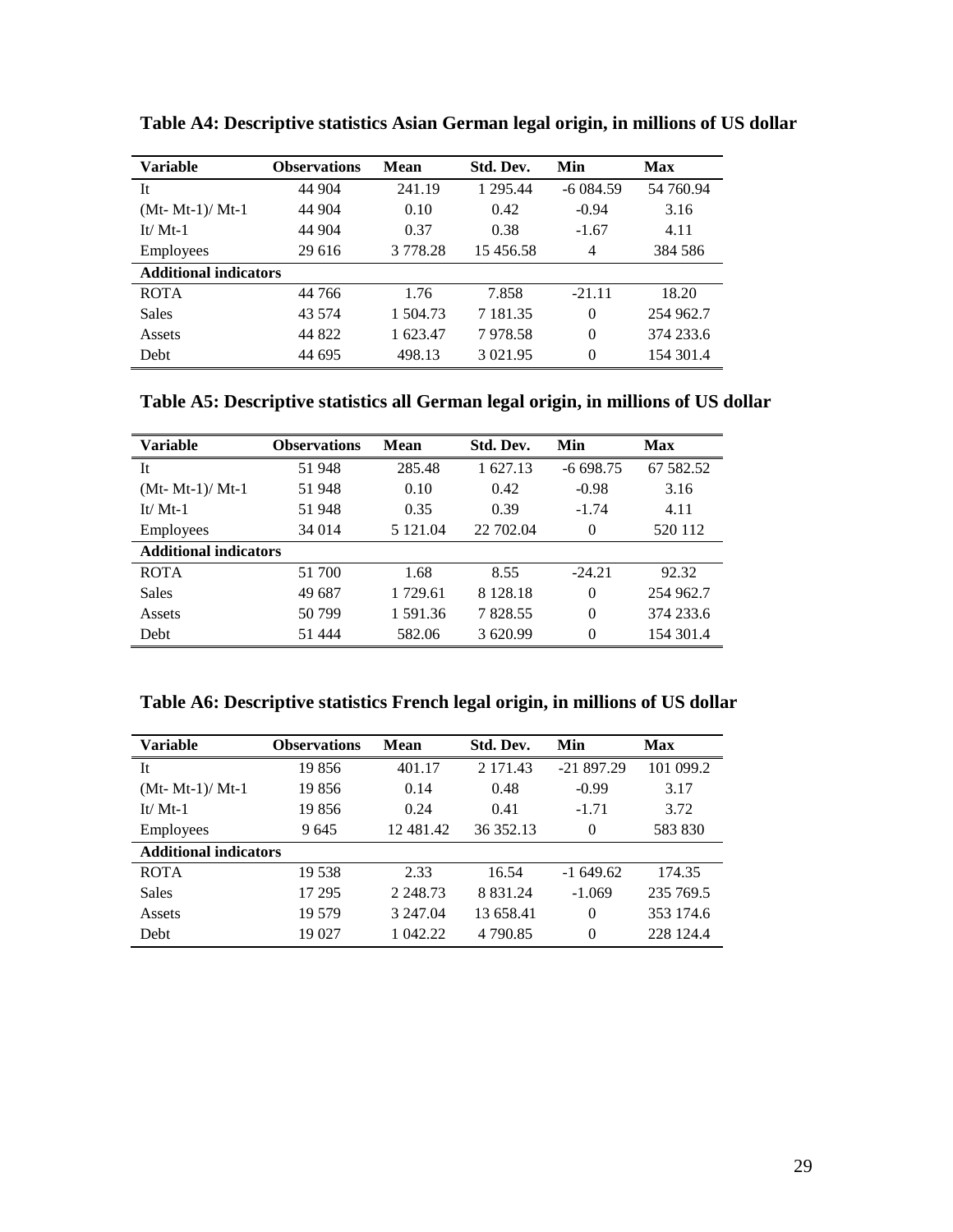| <b>Variable</b>              | <b>Observations</b> | Mean          | Std. Dev.   | Min         | <b>Max</b> |
|------------------------------|---------------------|---------------|-------------|-------------|------------|
| It                           | 12414               | 279.26        | 2 080.11    | $-1022.34$  | 86 443.6   |
| $(Mt- Mt-1)/Mt-1$            | 12414               | 0.21          | 0.55        | $-0.972603$ | 2.90       |
| It/ $Mt-1$                   | 12414               | 0.29          | 0.43        | $-1.523782$ | 3.53       |
| Employees                    | 1 363               | 19 893.93     | 59 947.27   |             | 552 698    |
| <b>Additional indicators</b> |                     |               |             |             |            |
| <b>ROTA</b>                  | 12 368              | 2.25          | 11.10       | $-399.09$   | 257.27     |
| <b>Sales</b>                 | 11781               | 974.02        | 6 5 6 9.90  | $\Omega$    | 277 176.5  |
| Assets                       | 12 374              | 1 3 3 9 . 9 0 | 8 3 0 4 5 2 | $\Omega$    | 308 109.1  |
| Debt                         | 12 289              | 343.32        | 1 794.22    | $\Omega$    | 61 443.52  |

**Table A7: Descriptive statistics Old socialist countries, in millions of US dollar**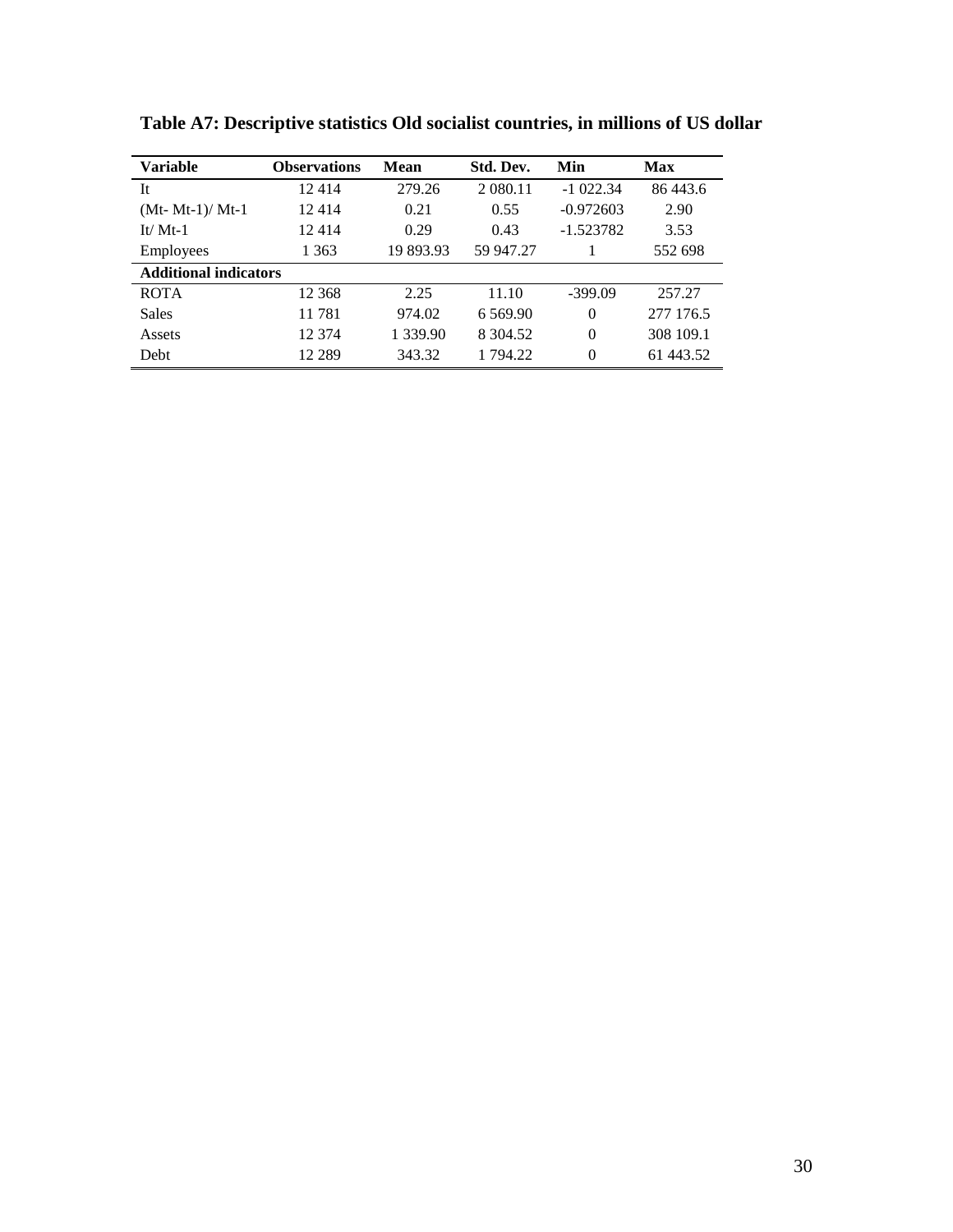|                      |                           | <b>Model 1</b> |                |                     | Model 2     |            |                |                     |             | Model 3    |                  |       |
|----------------------|---------------------------|----------------|----------------|---------------------|-------------|------------|----------------|---------------------|-------------|------------|------------------|-------|
| Country              | No. of<br>firms<br>(obs.) | $qm = r/i$     | R <sub>2</sub> | No. firms<br>(obs.) | $qm=r/i$    | emp.       | R <sub>2</sub> | No. firms<br>(obs.) | $qm=r/i$    | emp.       | $emp^2$          | R2    |
| Australia            | 618                       | $0.647***$     | 0.588          | 394                 | $0.662***$  | $0.051***$ | 0.614          | 394                 | $0.650***$  | $0.103***$ | $-3.72E - 07*$   | 0.615 |
|                      | (4243)                    | $[0.014]$ "    |                | (1527)              | $[0.029]$ " | [0.019]    |                | (1527)              | $[0.030]$ " | [0.034]    | $[2.05E-07]$     |       |
| Bermuda              | 429                       | $0.685***$     | 0.520          | 417                 | $0.652***$  | $0.050*$   | 0.531          | 417                 | $0.636***$  | $0.134***$ | $-4.04E-07$      | 0.532 |
|                      | (3333)                    | $[0.016]$ "    |                | (2375)              | $[0.021]$ " | [0.030]    |                | (2375)              | $[0.023]$ " | [0.049]    | $[1.88E-07]$     |       |
| Canada               | 465                       | $0.855***$     | 0.555          | 412                 | $0.838***$  | $-0.021**$ | 0.542          | 412                 | $0.845***$  | $-0.047*$  | 1.38E-07         | 0.542 |
|                      | (3558)                    | $[0.019]$ "    |                | (2271)              | $[0.027]$ " | [0.011]    |                | (2271)              | $[0.028]$ " | [0.027]    | $[1.33E-07]$     |       |
| Cayman Island        | 252                       | $0.793***$     | 0.529          | 246                 | $0.725***$  | $0.225***$ | 0.541          | 246                 | $0.707***$  | $0.359***$ | $-5.16E-06$      | 0.542 |
|                      | (1575)                    | $[0.028]$ "    |                | (1202)              | $[0.038]$ " | [0.062]    |                | (1202)              | $[0.040]$ " | [0.111]    | $[3.55E-06]$     |       |
| <b>Great Britain</b> | 1072                      | $0.583***$     | 0.542          | 961                 | $0.627***$  | 0.010      | 0.546          | 961                 | $0.622***$  | $0.031**$  | $-5.98E-08*$     | 0.547 |
|                      | (8392)                    | $[0.010]$ "    |                | (6078)              | $[0.014]$ " | [0.009]    |                | (6078)              | $[0.014]$ " | [0.015]    | $[3.33E-08]$     |       |
| Hong Kong            | 246                       | $0.765***$     | 0.611          | 234                 | $0.834***$  | 0.017      | 0.654          | 234                 | $0.808***$  | $0.111***$ | $-3.92E - 07***$ | 0.657 |
|                      | (1899)                    | $[0.020]$ "    |                | (1269)              | $[0.027]$ " | [0.018]    |                | (1269)              | $[0.028]$ " | [0.037]    | $[1.34E-07]$     |       |
| India                | 1147                      | $0.724***$     | 0.589          | 743                 | $0.784***$  | 0.047      | 0.663          | 743                 | $0.774***$  | 0.110      | $-1.60E-06$      | 0.663 |
|                      | (8078)                    | $[0.011]$ "    |                | (2612)              | $[0.027]$ " | [0.051]    |                | (2612)              | $[0.029]$ " | [0.078]    | $[1.52E-06]$     |       |
| Ireland              | 46                        | $0.632***$     | 0.516          | 46                  | $0.609***$  | $0.168*$   | 0.529          | 46                  | $0.611***$  | 0.150      | 1.73E-07         | 0.529 |
|                      | (379)                     | $[0.062]$ "    |                | (331)               | $[0.071]$ " | [0.090]    |                | (331)               | $[0.072]$ " | [0.118]    | $[7.06E-07]$     |       |
| Israel               | 138                       | $0.885***$     | 0.725          | 60                  | $0.836***$  | 0.396      | 0.616          | 60                  | $0.782***$  | $0.093**$  | $-3.02E - 05*$   | 0.621 |
|                      | (965)                     | $[0.022]$ "    |                | (303)               | $[0.077]$ " | [0.315]    |                | (303)               | $[0.084]$ " | [0.045]    | $[1.81E-05]$     |       |
| Kenya                | 18                        | $0.627***$     | 0.670          | 10                  | 0.373       | 0.349      | 0.087          | 10                  | 0.397       | 0.268      | 5.24E-06         | 0.870 |
|                      | (105)                     | $[0.095]$ "    |                | (36)                | [0.321]     | [0.501]    |                | (36)                | [0.750]     | [0.234]    | $[1.48E-04]$     |       |
| Malaysia             | 759                       | $0.689***$     | 0.520          | 654                 | $0.666***$  | $0.106**$  | 0.481          | 654                 | $0.656***$  | $0.227***$ | $-3.62E - 06*$   | 0.482 |
|                      | (6168)                    | $[0.011]$ "    |                | (2733)              | $[0.020]$ " | [0.051]    |                | (2733)              | $[0.021]$ " | [0.082]    | $[1.90E-06]$     |       |
| New Zealand          | 78                        | $0.708***$     | 0.608          | 48                  | $1.056***$  | $-0.308$   | 0.601          | 48                  | 1.097***    | $-0.076$   | 2.74E-05         | 0.602 |
|                      | (642)                     | $[0.037]$ "    |                | (170)               | [0.176]     | [0.384]    |                | (170)               | [0.197]     | [0.105]    | $[5.87E-05]$     |       |
| Nigeria              | 26                        | $0.981***$     | 0.568          | 26                  | $1.221***$  | 0.108      | 0.675          | 26                  | $1.258***$  | $-0.049$   | 1.20E-04         | 0.675 |
|                      | (172)                     | [0.100]        |                | (126)               | [0.186]     | [0.574]    |                | (126)               | [0.224]     | [0.203]    | $[3.90E-04]$     |       |
| Pakistan             | 146                       | $0.716***$     | 0.584          | 78                  | $0.886***$  | $-0.040$   | 0.598          | 78                  | $0.914***$  | $-0.189$   | 4.28E-06         | 0.600 |
|                      | (1075)                    | $[0.026]$ "    |                | (317)               | [0.082]     | [0.122]    |                | (317)               | [0.086]     | [0.181]    | $[3.82E-06]$     |       |
| Singapore            | 479                       | $0.741***$     | 0.585          | 372                 | $0.831***$  | $0.072*$   | 0.574          | 372                 | $0.823***$  | 0.132      | $-4.86E-07$      | 0.574 |
|                      | (3535)                    | $[0.015]$ "    |                | (1351)              | $[0.030]$ " | [0.039]    |                | (1351)              | $[0.032]$ " | [0.094]    | $[6.88E-07]$     |       |

**Appendix 2: Country level results, fixed effects model 1 and 2.**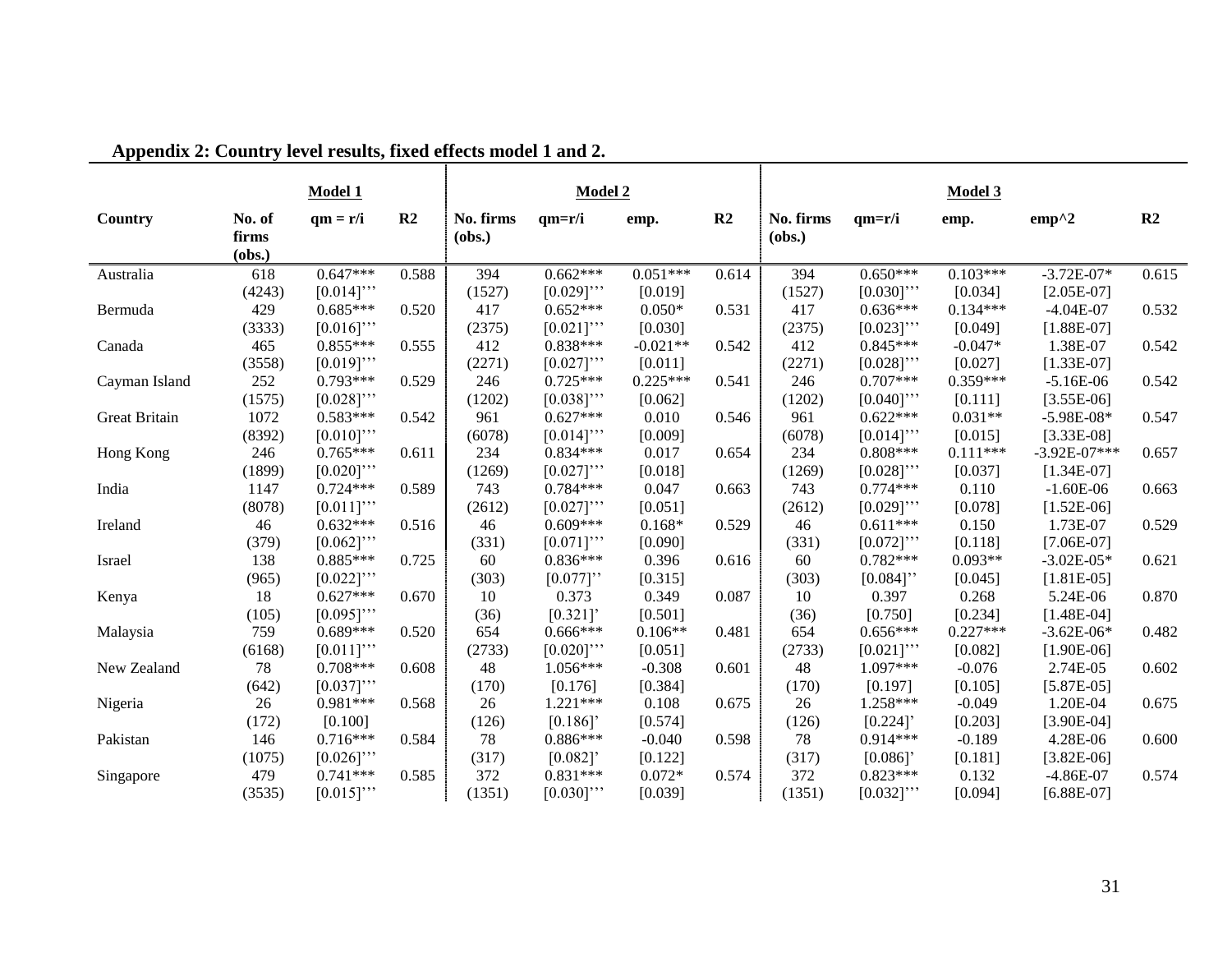| South Africa         | 185     | $0.675***$    | 0.608 | 159     | $0.742***$    | $-0.019$   | 0.645 | 159             | $0.731***$    | 0.006      | $-4.72E-07$      | 0.646 |
|----------------------|---------|---------------|-------|---------|---------------|------------|-------|-----------------|---------------|------------|------------------|-------|
|                      | (1521)  | $[0.024]$ "   |       | (822)   | $[0.048]$ "   | [0.029]    |       | (822)           | $[0.051]$ "   | [0.049]    | $[4.91E-07]$     |       |
| Sri Lanka            | 42      | $0.754***$    | 0.565 | 37      | $0.865***$    | $-0.042$   | 0.558 | 37              | $0.884***$    | $-0.021$   | 4.83E-06         | 0.558 |
|                      | (246)   | $[0.086]$ "   |       | (136)   | [0.153]       | [0.114]    |       | (136)           | [0.162]       | [0.049]    | $[1.39E-05]$     |       |
| Thailand             | 398     | $0.750***$    | 0.572 | 388     | $0.692***$    | 0.069      | 0.550 | 388             | $0.715***$    | $-0.014$   | 3.97E-06**       | 0.552 |
|                      | (3132)  | $[0.016]$ "   |       | (1642)  | $[0.026]$ "   | [0.055]    |       | (1642)          | $[0.028]$ "   | [0.011]    | $[1.90E-06]$     |       |
| <b>United States</b> | 2425    | $0.820***$    | 0.455 | 2415    | $0.818***$    | $0.013***$ | 0.456 | 2415            | $0.812***$    | $0.027***$ | $-5.72E-08$      | 0.456 |
|                      | (21333) | $[0.008]$ "   |       | (20874) | $[0.009]$ "   | [0.033]    |       | (20874)         | $[0.009]$ "   | [0.006]    | $[1.90E-08]$     |       |
| English Origin       | 8969    | $0.741***$    | 0.508 | 7700    | $0.772***$    | $0.015***$ | 0.493 | 7700            | $0.766***$    | $0.035***$ | $-8.14E-08$      | 0.494 |
| average              | (70351) | $[0.004]$ ''' |       | (46175) | $[0.006]$ "   | [0.030]    |       | (46175)         | $[0.006]$ "   | [0.005]    | $[1.61E-08]$     |       |
| Denmark              | 100     | $0.730***$    | 0.563 | 97      | $0.791***$    | $-0.023$   | 0.563 | $\overline{97}$ | $0.788***$    | 0.014      | $-8.42E-07$      | 0.563 |
|                      | (865)   | $[0.032]$ "   |       | (685)   | $[0.041]$ "   | [0.067]    |       | (685)           | $[0.042]$ "   | [0.127]    | $[2.47E-06]$     |       |
| Finland              | 115     | $0.773***$    | 0.590 | 106     | $0.812***$    | 0.036      | 0.620 | 106             | $0.821***$    | $-0.010$   | 8.89E-07         | 0.620 |
|                      | (1020)  | $[0.032]$ "   |       | (837)   | $[0.042]$ "   | [0.047]    |       | (837)           | $[0.043]$ "   | [0.071]    | $[1.01E-06]$     |       |
| Norway               | 115     | $0.850***$    | 0.662 | 111     | $0.845***$    | 0.185      | 0.683 | 111             | $0.857***$    | 0.042      | 5.63E-06         | 0.684 |
|                      | (875)   | $[0.030]$ "   |       | (688)   | $[0.038]$ "   | [0.117]    |       | (688)           | $[0.041]$ "   | [0.231]    | $[7.80E-06]$     |       |
| Sweden               | 219     | $0.683***$    | 0.613 | 183     | $0.719***$    | 0.037      | 0.595 | 183             | $0.695***$    | $0.160***$ | $-7.21E - 07***$ | 0.599 |
|                      | (1755)  | $[0.021]$ "   |       | (1137)  | $[0.032]$ "   | [0.027]    |       | (1137)          | $[0.033]$ "   | [0.048]    | $[2.37E-07]$     |       |
| Scandinavian         | 549     | $0.754***$    | 0.593 | 497     | $0.798***$    | 0.028      | 0.597 | 497             | $0.790***$    | $0.078**$  | $-3.89E - 07**$  | 0.597 |
| average              | (4515)  | $[0.014]$ ''' |       | (3347)  | $[0.018]$ ''' | [0.022]    |       | (3347)          | $[0.019]$ ''' | [0.033]    | $[1.94E-07]$     |       |
| Austria              | 74      | $0.838***$    | 0.568 | 68      | $0.819***$    | 0.020      | 0.590 | 68              | $0.845***$    | $-0.085$   | 2.37E-06         | 0.591 |
|                      | (619)   | $[0.043]$ "   |       | (422)   | $[0.061]$ "   | [0.056]    |       | (422)           | $[0.066]$ "   | [0.124]    | $[2.44E-06]$     |       |
| Germany              | 583     | $0.679***$    | 0.500 | 512     | $0.640***$    | 0.005      | 0.499 | 512             | $0.637***$    | 0.011      | $-1.98E-08$      | 0.499 |
|                      | (4708)  | $[0.014]$ "   |       | (2767)  | $[0.022]$ "   | [0.005]    |       | (2767)          | $[0.022]$ "   | [0.012]    | $[3.37E-08]$     |       |
| Switzerland          | 197     | $0.749***$    | 0.499 | 178     | $0.702***$    | $0.031**$  | 0.518 | 178             | $0.710***$    | 0.010      | 1.46E-07         | 0.518 |
|                      | (1717)  | $[0.028]$ "   |       | (1209)  | $[0.039]$ "   | [0.012]    |       | (1209)          | $[0.040]$ "   | [0.023]    | $[1.39E-07]$     |       |
| European             | 854     | $0.704***$    | 0.500 | 758     | $0.676***$    | 0.007      | 0.504 | 758             | $0.672***$    | $0.018*$   | $-3.54E-08$      | 0.505 |
| Germanic average     | (7044)  | $[0.012]$ ''' |       | (4398)  | $[0.018]$ ''' | [0.006]    |       | (4398)          | $[0.018]$ "   | [0.010]    | $[2.92E-08]$     |       |
| Japan                | 3135    | $0.697***$    | 0.441 | 3116    | $0.704***$    | $0.023***$ | 0.437 | 3116            | $0.700***$    | $0.058***$ | $-1.57E-07***$   | 0.437 |
|                      | (28106) | $[0.006]$ "   |       | (27302) | $[0.007]$ "   | [0.006]    |       | (27302)         | $[0.007]$ "   | [0.012]    | $[4.13E-08]$     |       |
| South Korea          | 1188    | $0.743***$    | 0.594 | 601     | $0.737***$    | $0.672*$   | 0.592 | 601             | $0.688***$    | $0.310***$ | $-4.02E-04$      | 0.594 |
|                      | (9199)  | $[0.009]$ "   |       | (2235)  | $[0.024]$ "   | [0.370]    |       | (2235)          | $[0.030]$ "   | [0.098]    | $[1.51E-04]$     |       |
| Taiwan               | 1088    | $0.846***$    | 0.555 |         |               |            |       |                 |               |            |                  |       |
|                      | (7599)  | $[0.014]$ "   |       |         |               |            |       |                 |               |            |                  |       |
| Asian Germanic       | 5668    | $0.768***$    | 0.449 | 4005    | $0.728***$    | $0.025***$ | 0.437 | 4005            | $0.724***$    | $0.055***$ | $-1.52E - 07**$  | 0.437 |
| Average              | (47108) | $[0.005]$ "'  |       | (31231) | $[0.007]$ "   | [0.064]    |       | (31231)         | $[0.007]$ "'  | [0.011]    | $[4.32E-08]$     |       |
|                      |         |               |       |         |               |            |       |                 |               |            |                  |       |
|                      |         |               |       |         |               |            |       |                 |               |            |                  |       |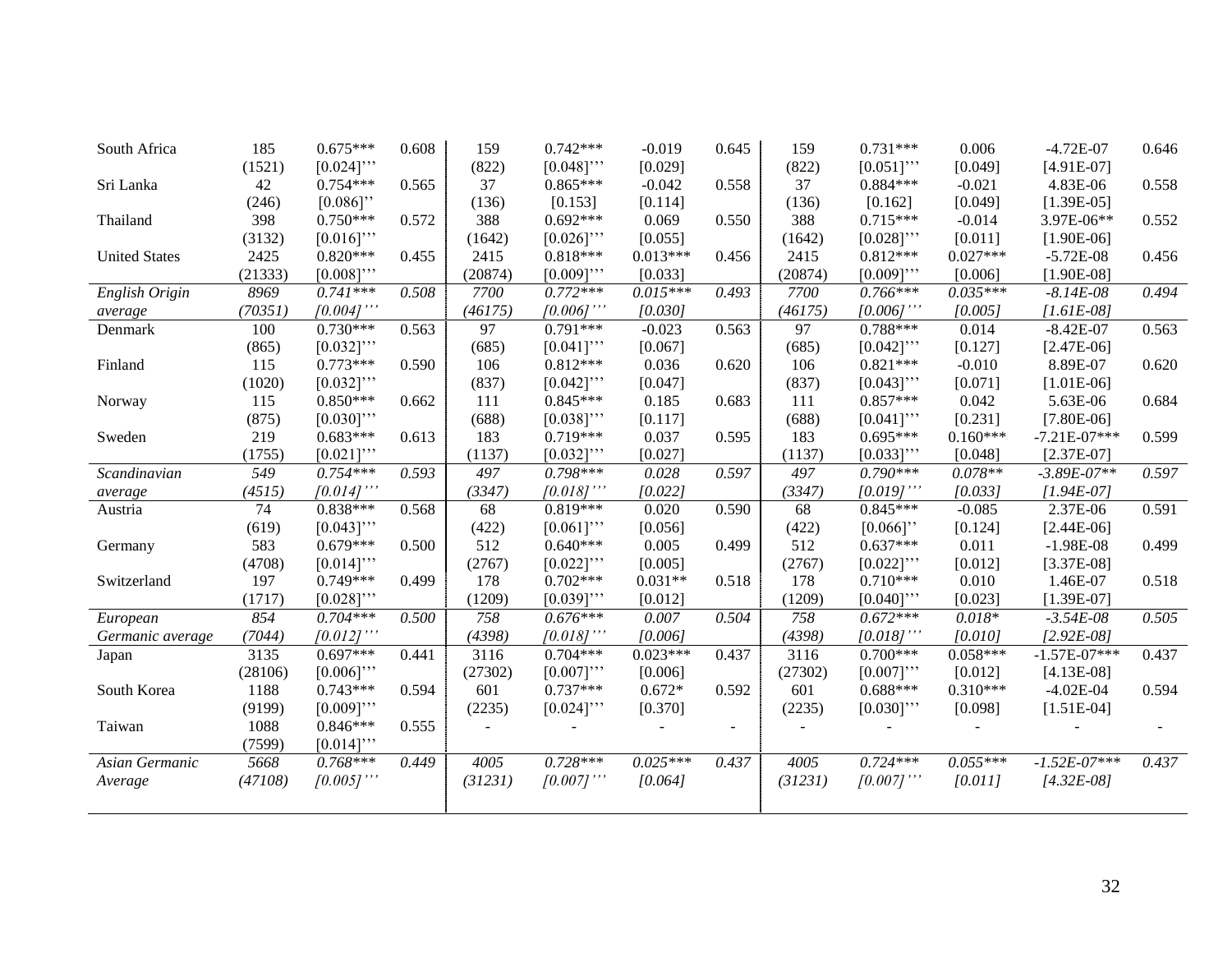| Germanic Average | 6265    | $0.759***$   | 0.448 | 4546    | $0.732***$  | $0.013***$  | 0.432  | 4556    | $0.728***$  | $0.035***$  | $-8.09E - 08***$ | 0.433 |
|------------------|---------|--------------|-------|---------|-------------|-------------|--------|---------|-------------|-------------|------------------|-------|
|                  | (51948) | $[0.005]$ "' |       | (34014) | $[0.006]$ " | [0.003]     |        | (34014) | [0.006]'    | [0.007]     | $[2.20E-08]$     |       |
| Argentina        | 55      | $0.613***$   | 0.540 | 10      | 2.217**     | $-0.711$    | 0.541  | 10      | $2.186**$   | 0.101       | $-6.24E-04$      | 0.617 |
|                  | (477)   | $[0.040]$ "  |       | (37)    | [0.973]     | [0.696]     |        | (37)    | [1.563]     | [0.063]     | $[3.60E-04]$     |       |
| Belgium          | 107     | $0.847***$   | 0.556 | 97      | 0.998***    | $-0.068**$  | 0.566  | 97      | $0.999***$  | $-0.075$    | $-6.12E-08$      | 0.566 |
|                  | (937)   | $[0.033]$ "  |       | (626)   | [0.049]     | [0.029]     |        | (626)   | [0.052]     | [0.083]     | $[6.62E-08]$     |       |
| <b>Brazil</b>    | 207     | $0.649***$   | 0.529 | 76      | $0.778***$  | 0.060       | 0.582  | 76      | $0.751***$  | 0.134       | $-7.39E - 07$    | 0.584 |
|                  | (1526)  | $[0.024]$ "  |       | (325)   | $[0.072]$ " | [0.048]     |        | (325)   | $[0.076]$ " | [0.082]     | $[6.64E-07]$     |       |
| Chile            | 132     | $0.698***$   | 0.498 | 28      | 0.211       | 0.600       | 0.667  | 28      | 2.099***    | $-0.370***$ | 3.12E-04***      | 0.866 |
|                  | (1147)  | $[0.036]$ "  |       | (54)    | [0.551]     | [0.664]     |        | (54)    | [0.550]     | [0.104]     | $[6.84E-05]$     |       |
| Columbia         | 21      | $0.550***$   | 0.430 | 10      | 1.359***    | $-0.904**$  | 0.722  | 10      | 1.386***    | $-0.104$    | 8.15E-06         | 0.722 |
|                  | (161)   | $[0.097]$ "  |       | (39)    | [0.275]     | [0.399]     |        | (39)    | [0.446]     | [0.173]     | $[1.03E-06]$     |       |
| Egypt            | 16      | $1.005***$   | 0.690 | $\sim$  |             |             | $\sim$ |         |             |             |                  |       |
|                  | (121)   | [0.127]      |       |         |             |             |        |         |             |             |                  |       |
| France           | 550     | $0.681***$   | 0.536 | 447     | $0.671***$  | 0.002       | 0.490  | 447     | $0.672***$  | $-0.001$    | 1.48E-08         | 0.490 |
|                  | (4555)  | $[0.014]$ "  |       | (2141)  | $[0.026]$ " | [0.008]     |        | (2141)  | $[0.027]$ " | [0.014]     | $[4.90E-08]$     |       |
| Greece           | 169     | $0.786***$   | 0.612 | 128     | $1.008***$  | $-0.541***$ | 0.675  | 128     | $1.043$ *** | $-0.090***$ | $1.63E-05*$      | 0.677 |
|                  | (1270)  | $[0.027]$ "  |       | (697)   | [0.049]     | [0.207]     |        | (697)   | [0.053]     | [0.030]     | $[9.60E-06]$     |       |
| Indonesia        | 220     | $0.664***$   | 0.514 | 218     | $0.655***$  | $0.111**$   | 0.519  | 218     | $0.661***$  | 0.077       | 1.23E-06         | 0.519 |
|                  | (1742)  | $[0.021]$ "  |       | (1438)  | $[0.028]$ " | [0.049]     |        | (1438)  | $[0.030]$ " | [0.075]     | $[2.05E-06]$     |       |
| Italy            | 201     | $0.832***$   | 0.623 | 169     | $0.909***$  | 0.067       | 0.613  | 169     | $0.902***$  | 0.037       | $-2.06E-07$      | 0.613 |
|                  | (1692)  | $[0.022]$ "  |       | (771)   | $[0.041]$ " | [0.018]     |        | (771)   | $[0.042]$ " | [0.052]     | $[3.30E-07]$     |       |
| Jordan           | 83      | $0.591***$   | 0.470 | 64      | $0.499***$  | $-0.315$    | 0.383  | 64      | $0.595***$  | $-0.077$    | 2.15E-03         | 0.393 |
|                  | (505)   | $[0.039]$ "  |       | (181)   | $[0.097]$ " | [1.553]     |        | (181)   | $[0.122]$ " | [0.059]     | $[1.66E-03]$     |       |
| Luxembourg       | 29      | $0.781***$   | 0.600 | 23      | $0.853***$  | 0.018       | 0.687  | 23      | $0.853***$  | 0.004       | $-1.11E-08$      | 0.687 |
|                  | (221)   | $[0.061]$ "  |       | (131)   | [0.089]     | [0.010]     |        | (131)   | [0.090]     | [0.033]     | $[1.76E-08]$     |       |
| Mexico           | 85      | $0.703***$   | 0.484 | 62      | $0.674***$  | 0.017       | 0.537  | 62      | $0.676***$  | 0.015       | 1.70E-08         | 0.537 |
|                  | (707)   | $[0.041]$ "  |       | (327)   | $[0.064]$ " | [0.019]     |        | (327)   | $[0.072]$ " | [0.046]     | $[3.53E-07]$     |       |
| Netherlands      | 117     | $0.646***$   | 0.566 | 114     | $0.629***$  | $-0.002$    | 0.566  | 114     | $0.607***$  | $0.036*$    | $-6.89E-08$      | 0.569 |
|                  | (1048)  | $[0.029]$ "  |       | (847)   | $[0.034]$ " | [0.004]     |        | (847)   | $[0.036]$ " | [0.019]     | $[3.27E-08]$     |       |
| Peru             | 47      | $0.748***$   | 0.458 | 17      | $0.719***$  | $-0.209$    | 0.466  | 17      | $0.600***$  | 0.266       | $-4.56E-04$      | 0.472 |
|                  | (385)   | $[0.057]$ "  |       | (79)    | [0.178]     | [0.630]     |        | (79)    | [0.239]     | [0.389]     | $[6.11E-04]$     |       |
| Philippines      | 141     | $0.638***$   | 0.535 | 137     | $0.601***$  | 0.298**     | 0.559  | 137     | $0.591***$  | $0.428**$   | $-5.15E-06$      | 0.557 |
|                  | (1142)  | $[0.029]$ "  |       | (763)   | $[0.041]$ " | [0.138]     |        | (763)   | $[0.043]$ " | [0.212]     | $[6.37E-06]$     |       |
| Portugal         | 43      | $0.803***$   | 0.637 | 37      | $0.720***$  | 0.062       | 0.650  | 37      | $0.746***$  | $-0.088$    | 2.93E-06         | 0.651 |
|                  | (386)   | $[0.039]$ "  |       | (180)   | $[0.066]$ " | [0.076]     |        | (180)   | $[0.076]$ " | [0.225]     | $[4.13E-06]$     |       |
|                  |         |              |       |         |             |             |        |         |             |             |                  |       |